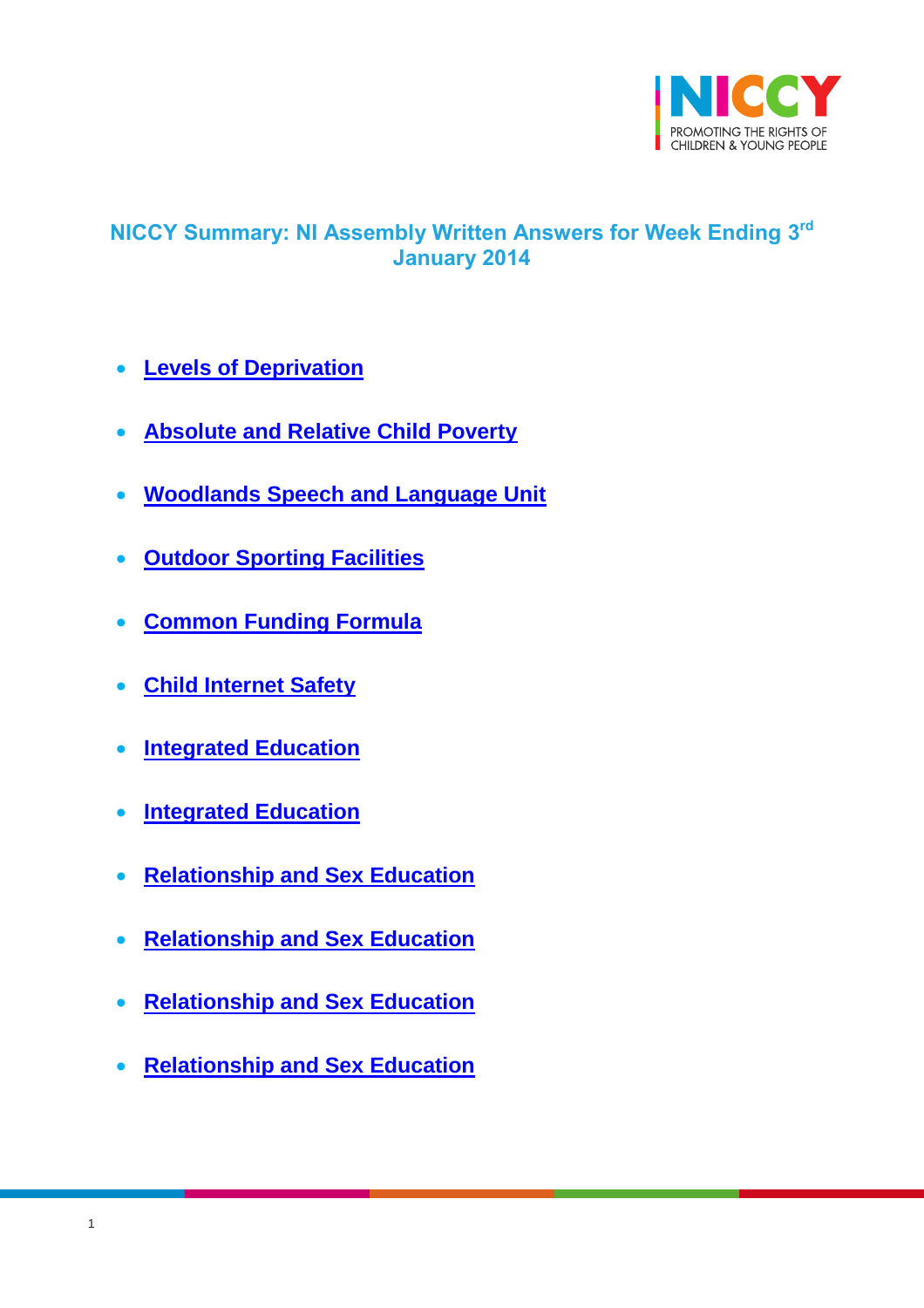

- **[Delivering Social Change Literacy and Numeracy Signature](#page-14-0)  [Project](#page-14-0)**
- **[Average Spend on Home to School Transport](#page-15-0)**
- **[Children Awaiting Assessment by an Educational Psychologist](#page-16-0)**
- **[Bodies Responsible for Providing Support to Schools:](#page-16-1)  [Transformation](#page-16-1)**
- **[Education and Skills Authority](#page-18-0)**
- **[Proposed Way Forward on the Education Bill](#page-18-1)**
- **[Number of Young People not in Education, Employment or](#page-19-0)  [Training](#page-19-0)**
- **[Free School Meals Policy](#page-19-1)**
- **[Welfare Reforms Implementation](#page-19-2)**
- **[Offenders: Alcoholism, Substance Abuse and Learning Difficulties](#page-20-0)**
- **[Health Service Staff: Signs of Human Trafficking](#page-21-0)**
- **[Learning Disability -](#page-21-1) Life Transitions**
- **[Protect Life Strategy](#page-22-0)**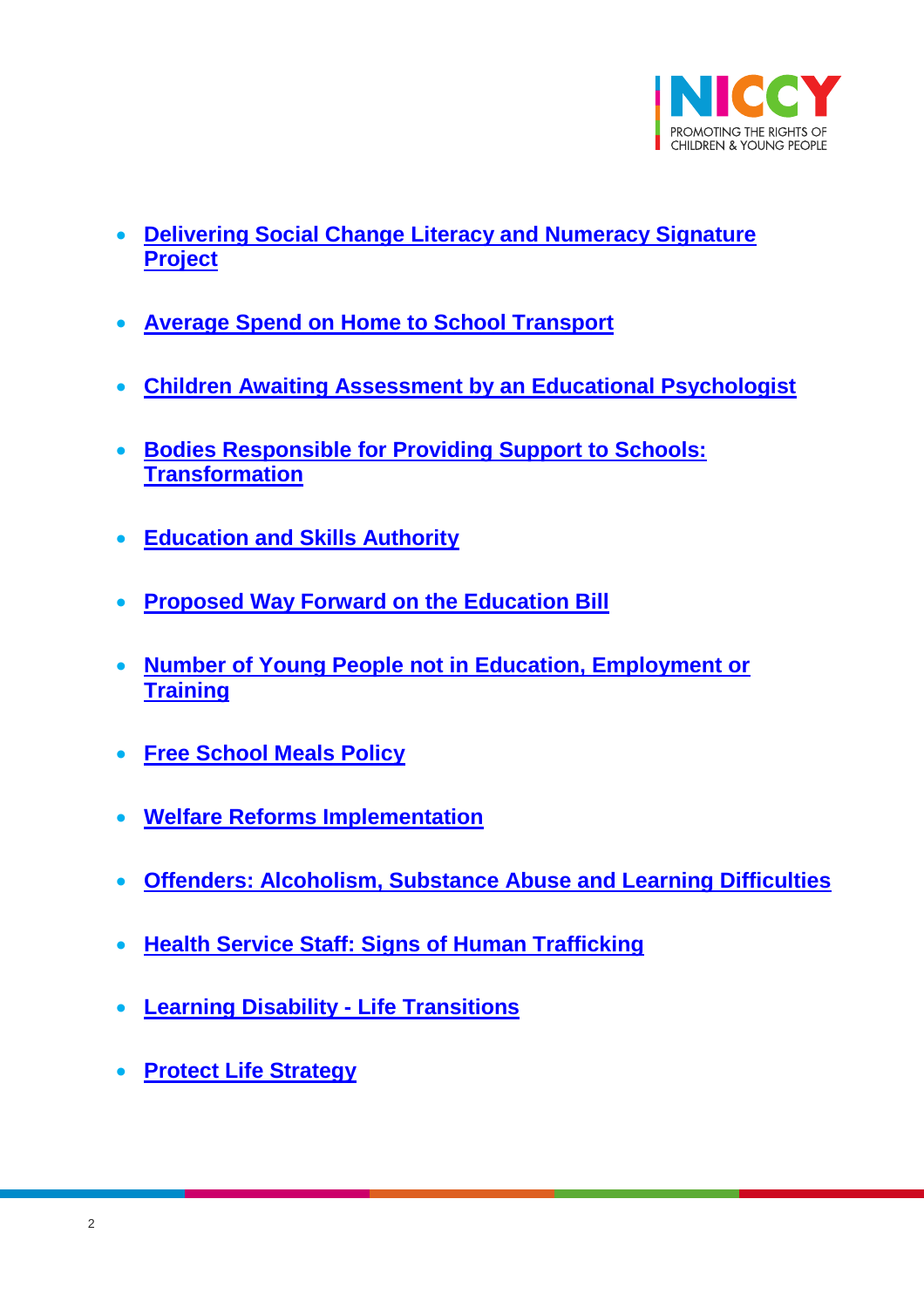

- **[Regulation and Quality Improvement Authority](#page-23-0)**
- **[Internet Safety for Children](#page-24-0)**
- **[Regional Day Opportunities Model for Adults with a Learning](#page-25-0)  [Disability Consultation](#page-25-0)**
- **[Female Genital Mutilation](#page-26-0)**
- **[People Diagnosed with Autism in North Antrim](#page-27-0)**
- **[Mental Health Issues](#page-27-1)**
- **[Mental Health Services for Young People](#page-29-0)**
- **[Social Services Safeguarding Team](#page-29-1)**
- **[Northern Ireland Children and Young People's Plan 2011-14](#page-31-0)**
- **[Research into Prostitution](#page-32-0)**
- **[Female Genital Mutilation](#page-32-1)**
- **[Child and Family Law Proceedings](#page-33-0)**
- **[All Party Group on Human Trafficking](#page-34-0)**
- **[20mph Zones Outside Schools](#page-35-0)**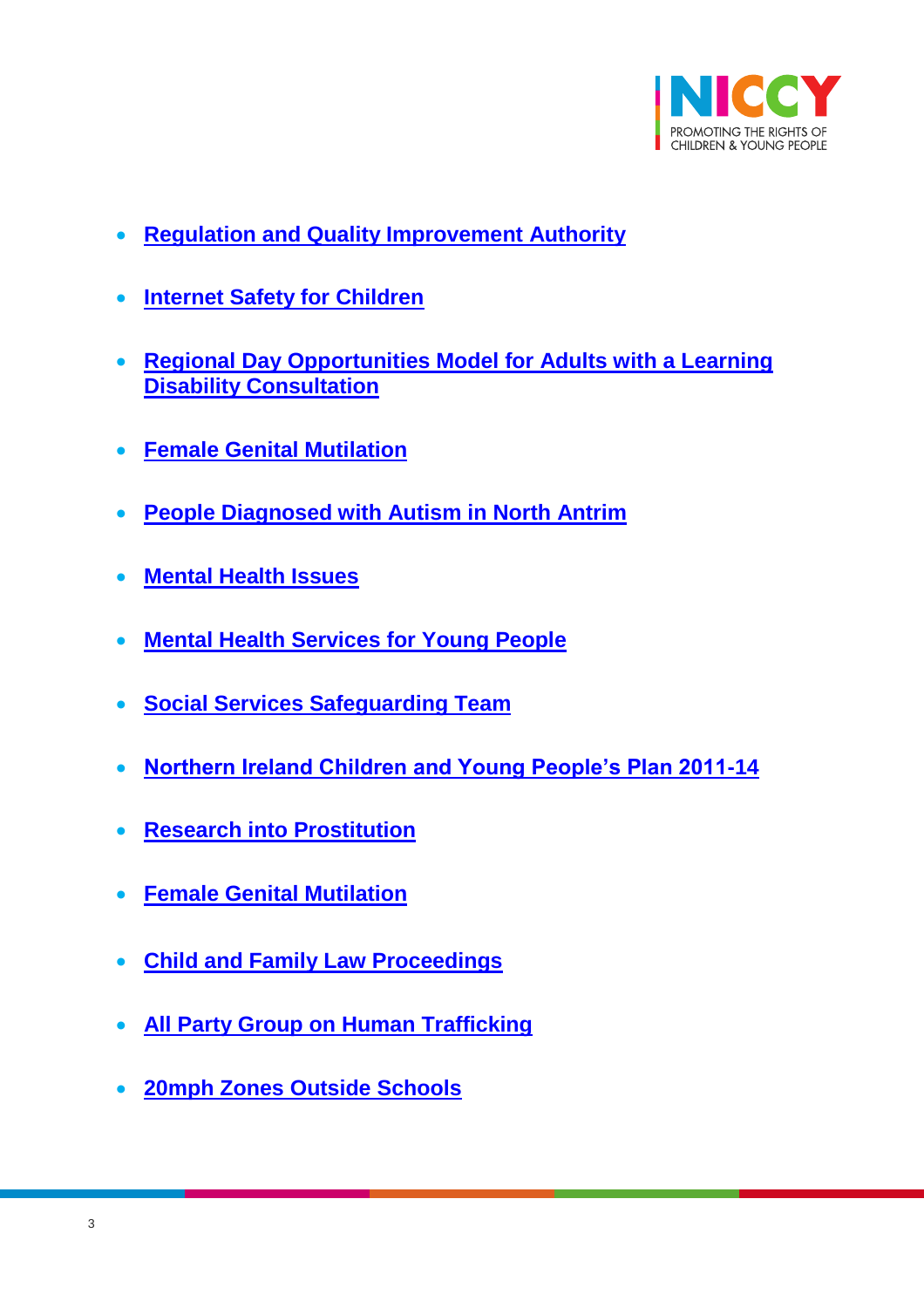

**[Homeless People: Under the Age of Eighteen](#page-35-1)**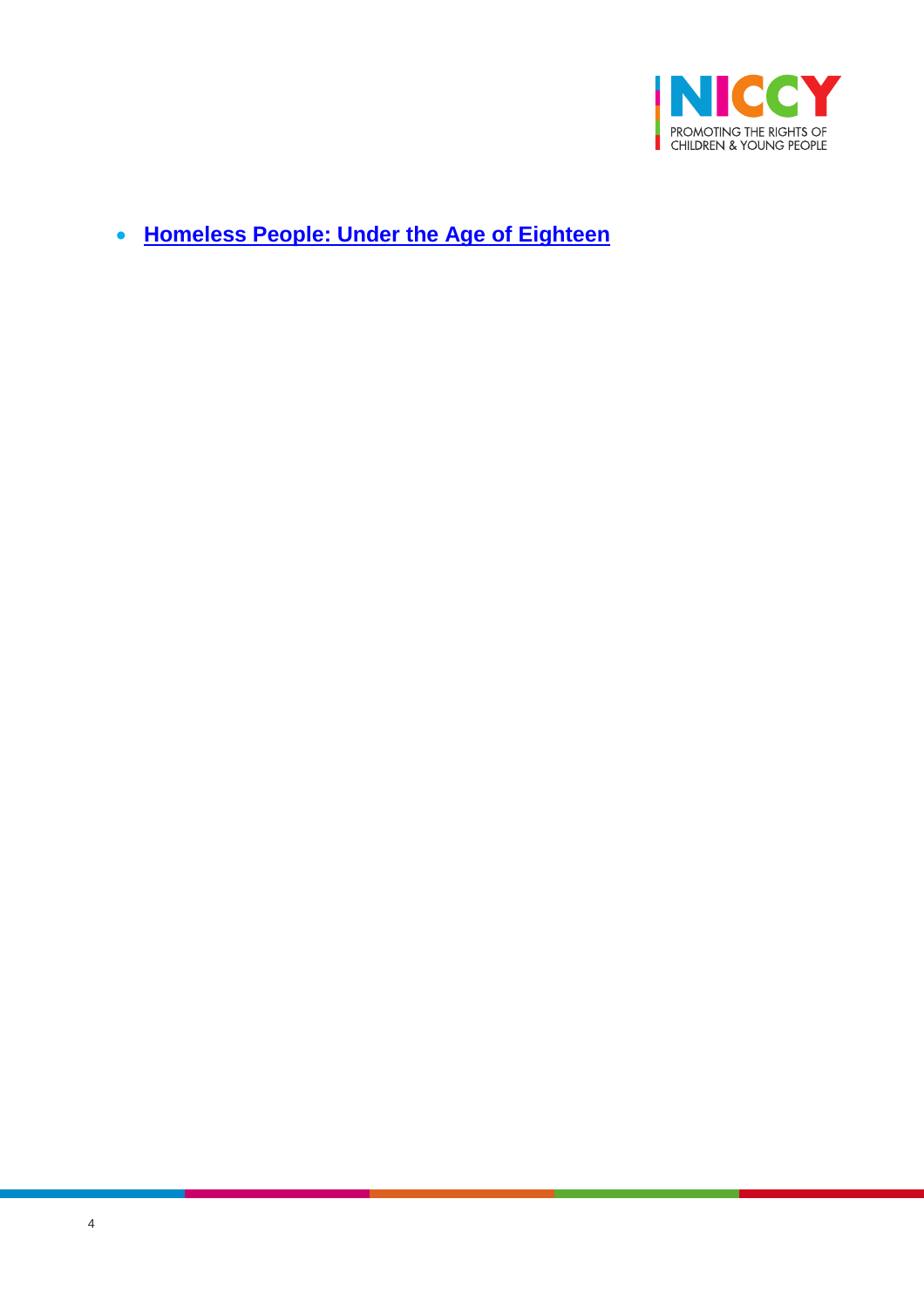

# <span id="page-4-0"></span>**Levels of Deprivation**

Mr Campbell asked the First Minister and deputy First Minister, in instances where statistical data is being used to determine levels of deprivation, the basis of which is then used to allocate a range of funding measures, what account is taken of the different levels of tax free welfare benefits that are paid. (AQW 28419/11-15)

**Mr P Robinson and Mr M McGuinness:** The Northern Ireland Multiple Deprivation Measure is the official measure of spatial deprivation. The measure was introduced in 2010 by the Northern Ireland Statistics and Research Agency and overseen by a steering group comprising representatives from all departments and other relevant bodies. The measure provides information on seven domains of deprivation, including income deprivation, and an overall measure comprising of a weighted combination of the seven domains. The measure used the most recent data available at the time.

The income deprivation domain comprises a count of people living in households in receipt of income related benefits and tax credits, including Income Support; State Pension Credit; and income-based Jobseeker's Allowance. The measure thus counts people and not the level of benefit. Those in receipt of multiple benefits were counted only once. The usage of the measure in the allocation of funding is the responsibility of individual departments.

### [Back to Top](#page-0-0)

### <span id="page-4-1"></span>**Absolute and Relative Child Poverty**

Mr Agnew asked the First Minister and deputy First Minister for an estimate of the percentage of children who will be living in both absolute and relative child poverty in each year until 2020.

(AQW 28683/11-15)

<span id="page-4-2"></span>**Mr P Robinson and Mr M McGuinness**: We do not have departmental projections. However, a report by the Institute of Fiscal Studies (IFS) on Child and Working-Age Poverty in Northern Ireland from 2010 to 2020 in May 2013 has been published by OFMDFM which contains projections. This is available online.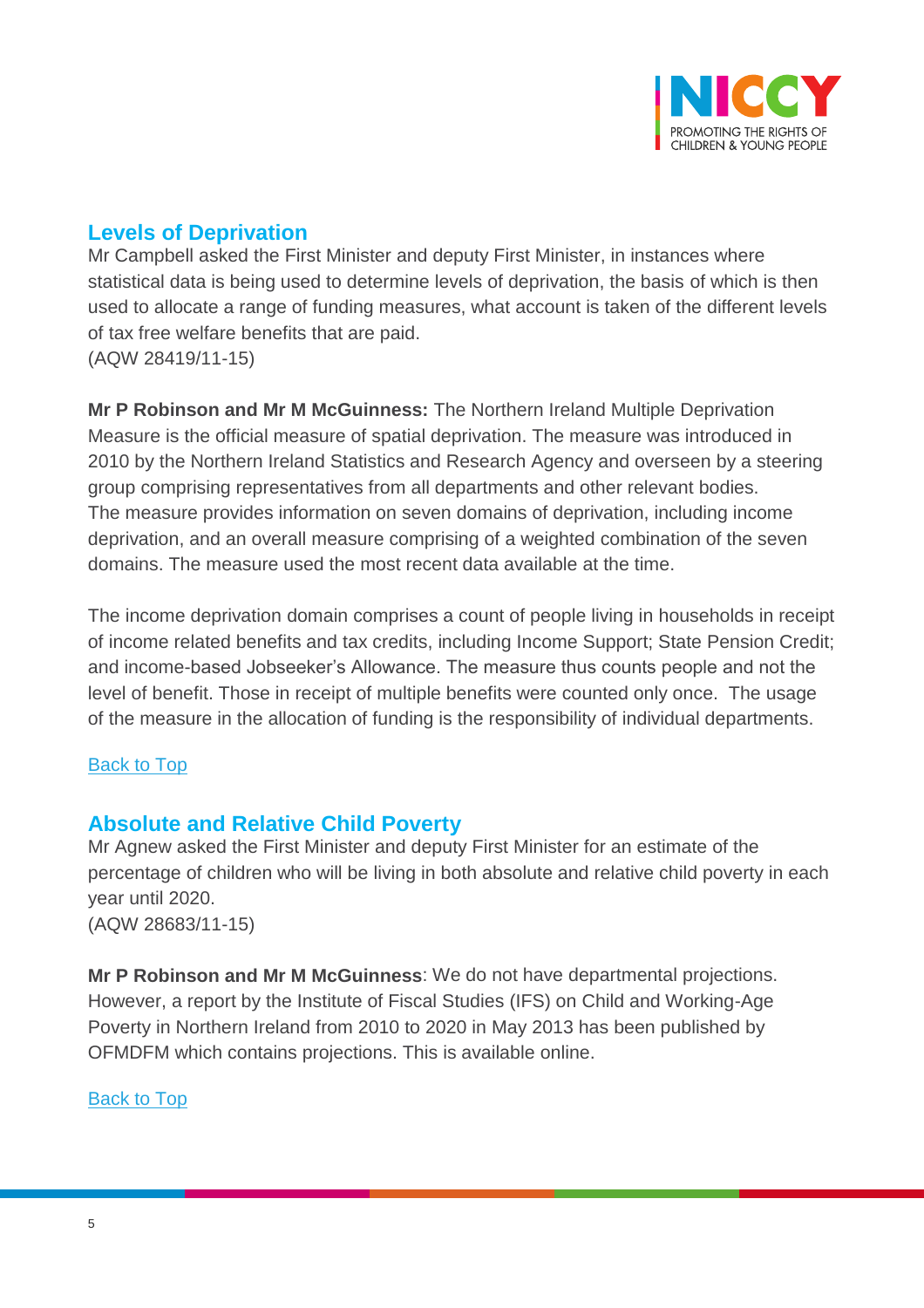

### **Woodlands Speech and Language Unit**

Mr P Ramsey asked the Minister of Education, in light of the closure of Woodlands Speech and Language Unit, what plans have been put in place for students who may have been referred for speech and language places in the current year; and what action his Department has taken to set up the new classes and required resources. (AQW 28845/11-15)

**Mr O'Dowd (The Minister of Education**): The Western Education and Library Board (WELB) has confirmed that any students who currently attend Woodlands Speech and Language Unit will finish their placements there.

New provision at Ebrington, St. Anne's and Ballykelly Primary Schools will commence from September 2014. WELB has advised that meetings have taken place to progress arrangements for accommodation needs in the new settings and it plans to engage with staff in the near future.

### [Back to Top](#page-0-0)

### <span id="page-5-0"></span>**Outdoor Sporting Facilities**

Mr Agnew asked the Minister of Education what collaboration has taken place with the Department of Culture, Arts and Leisure to ensure that there are adequate outdoor sporting facilities for use by community and sporting groups and local schools in Bangor. (AQW 28925/11-15)

**Mr O'Dowd**: It is the responsibility of the Department of Education to ensure that schools are designed to provide an appropriate learning environment for the delivery of the curriculum. The provision of adequate outdoor sporting facilities for use by the community is not the responsibility of the Department. However, when planning new or improved play and sporting facilities at schools the Department's Building Handbook for Primary and Post Primary Schools does provide design advice to enable all school facilities to be used by the community. The local management and arrangements for the use of such facilities by the community is a matter for a school's Board of Governors.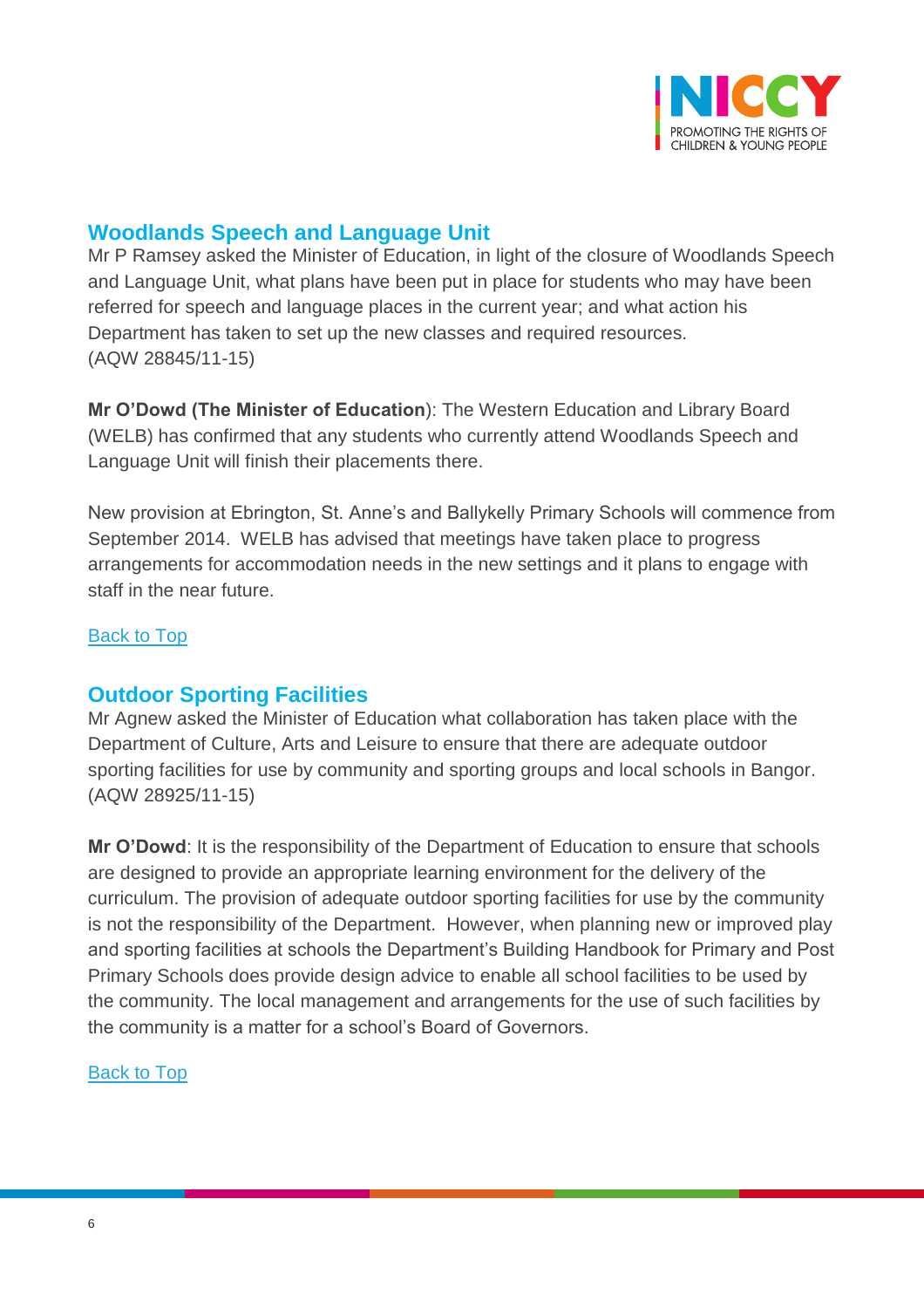

# <span id="page-6-0"></span>**Common Funding Formula**

Mr Rogers asked the Minister of Education how he intends to protect strategic small schools in the long term through his revision of the Common Funding Formula. (AQW 28979/11-15)

**Mr O'Dowd**: One of the recommendations in the Independent review of the Common Funding Scheme was to remove all small schools support factors from the current funding formula. While I accepted this recommendation in principle, I decided not to implement it at this time. The small schools support factors in the current formula will be retained for the 2014-15 financial year. I already have an extensive area based planning process underway designed to ensure that schools are planned strategically to deliver sustainable, high quality education. I want to see more progress on area planning. We have a Sustainable Schools policy that sets out the criteria and quality indicators to help managing authorities to assess schools' sustainability. I will provide further clarification within existing policy on the circumstances as to when a small school will need to be retained and how it will be supported.

#### [Back to Top](#page-0-0)

### <span id="page-6-1"></span>**Child Internet Safety**

Mr Givan asked the Minister of Education what action his Department and its arm's-length bodies are taking to protect children from abuse through the internet. (AQW 29148/11-15)

**Mr O'Dowd**: Action taken to protect children from abuse through the internet is part of the overall approach to eSafety within the education sector. Action taken has two objectives, namely, to offer a safe environment within which pupils can use the internet and for pupils to learn about potential dangers and how to keep safe. Boards of Governors of grantaided schools have a duty to safeguard and promote the welfare of pupils. In the exercise of this duty schools are required to have in place eSafety policies covering the safe and effective use of the internet and digital technologies. The eSafety policies must operate in conjunction with other school policies including Behaviour, Child Protection, Anti-Bullying and Acceptable Use.

**DE Circular 2007/**1 – 'Acceptable Use of the Internet and Digital Technologies in Schools' provides advice on the matters which must be addressed by schools in ensuring safe and appropriate use of the internet. The circular also drew attention to useful sources of advice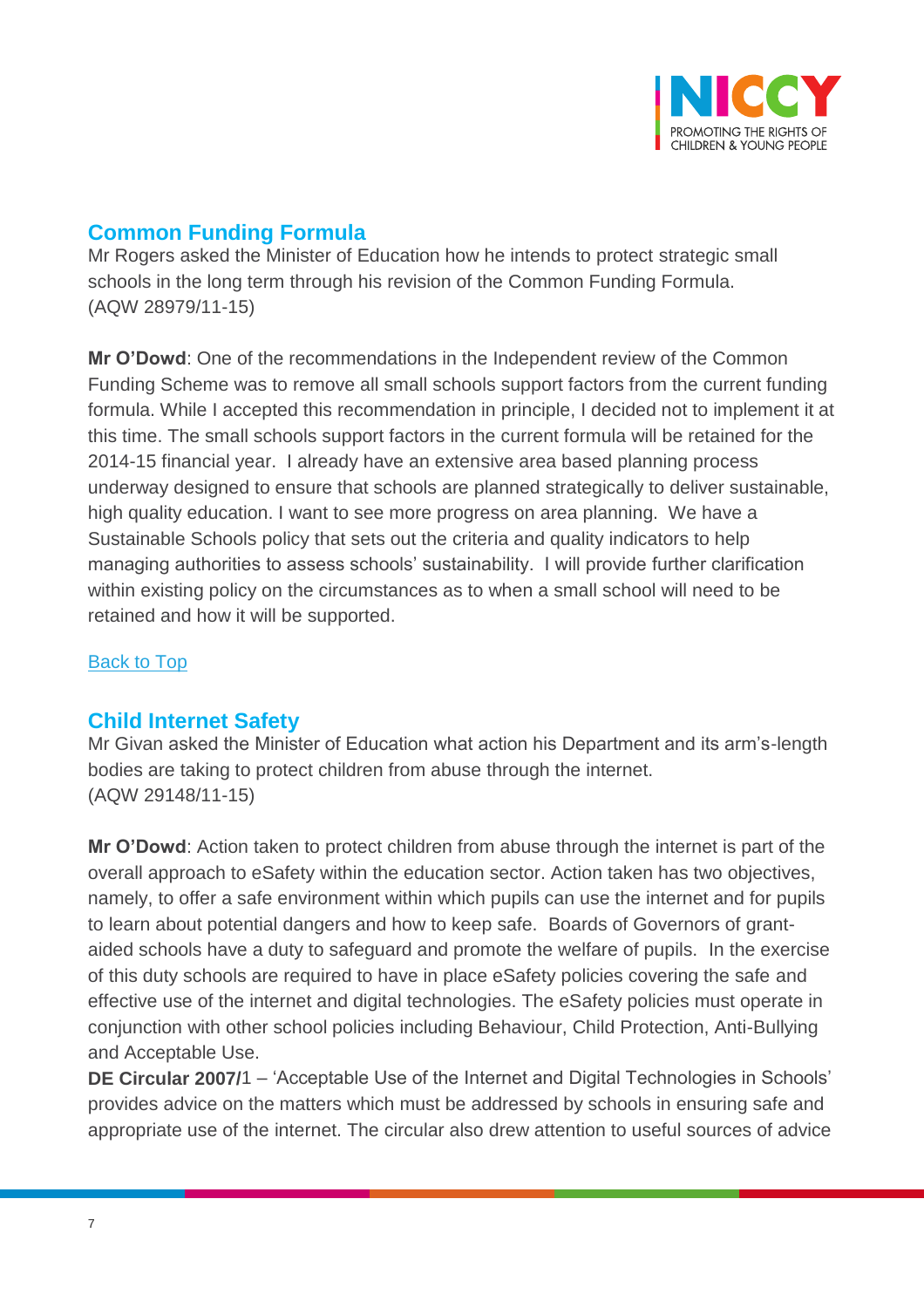

from expert organisations involved in child protection.

Additional guidance was issued to schools in September 2011 in DE Circular2011/22 - Internet Safety. This provided advice on arrangements for preventing access to inappropriate material, the educational use of materials from blocked sites and the provision of information to parents. It also provided information about security considerations for those schools that have set up their own networks outside C2k's centrally managed service.

**DE Circular 2013/25** – 'eSafety Guidance'was issued on 6 December 2013 and provides guidance on eSafety in the context of the new C2k contract, Education Network (NI) and also non C2k networks. The C2k managed service includes an eSafety Zone, which provides advice and guidance for teachers. The C2k Education Network service provides schools with a fully managed ICT service thus ensuring pupils' safety while using the internet in school. This service operates a rigorous internet filtering policy which blocks access to sites classed as unsuitable. The service has in place internet monitoring, web and email filtering as well as physical controls such as firewalls and password protection.

ICT plays a central role in the Revised Curriculum with 'Using ICT' set as a cross-curricular skill, statutory across all key stages. While development of ICT skills can be introduced across all subject areas, at post –primary level, the 'Learning for Life and Work' Area of Learning and at primary level, the Personal Development and Mutual Understanding Area of learning, provide direct opportunities to allow pupils to develop strategies to promote their personal safety.

Information about on line safety is targeted directly to pupils. The homework diary inserts prepared and distributed through the 'iMatter' Programme include internet safety under the topic 'Keeping Yourself Safe'. Pupils are alerted to sources of advice and support if they have concerns about a contact over the internet. Advice is available to schools from the Boards' Child Protection Support Service for Schools (CPSSS) and from PSNI.

The 'iMatter' Programme's 'Message of the Month' will highlight 'eSafety Day' in February 2014 . In other education settings where provision is made by the Education and Library Boards account must be taken of guidance issued by the Department.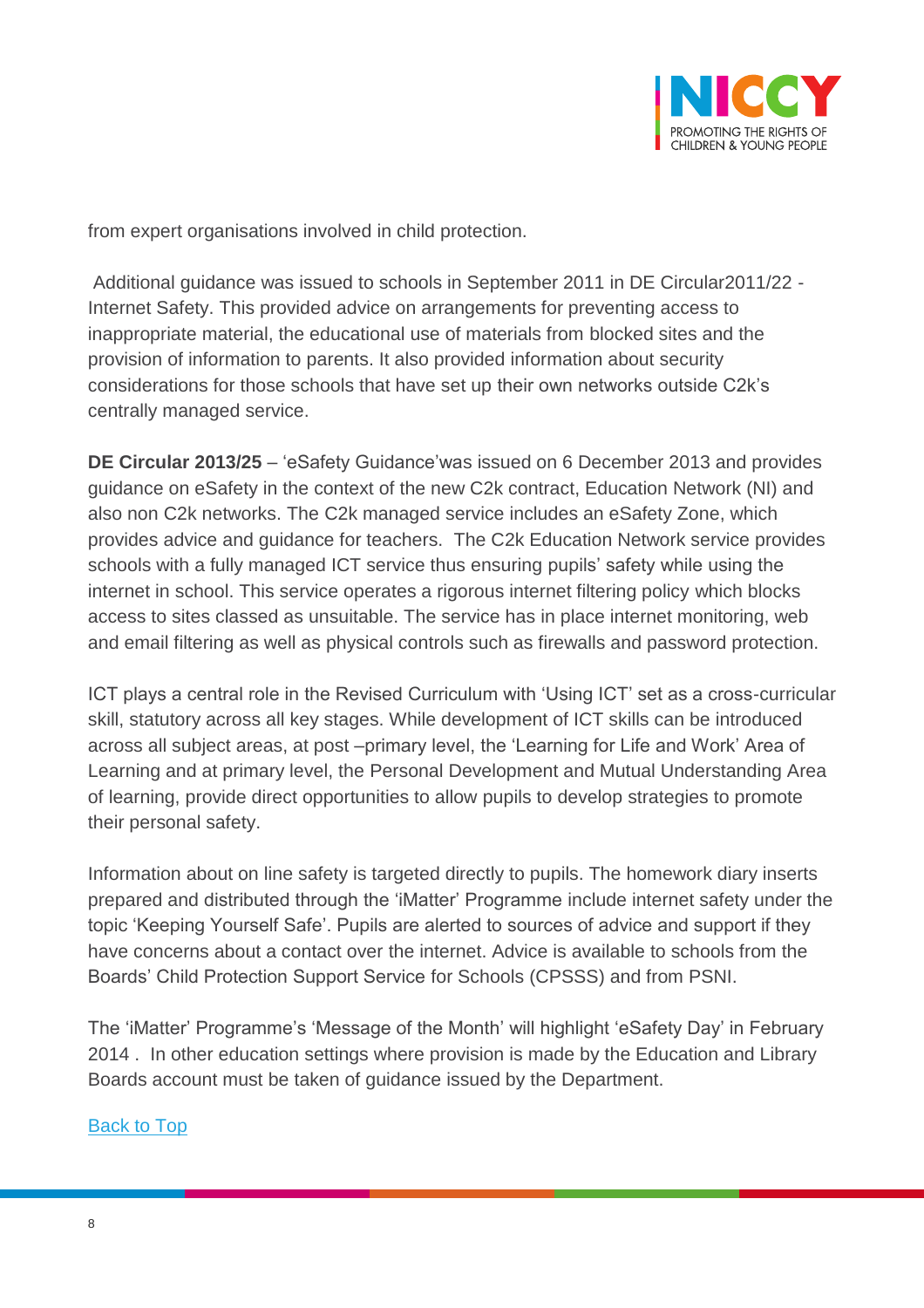

# <span id="page-8-0"></span>**Integrated Education**

Mr Lunn asked the Minister of Education why his Department's corporate plan 2012/15, or the 2013/14 revision, contain no reference to integrated education; and whether he will reaffirm his commitment, as required by statute to encourage and facilitate integrated education.

(AQW 29149/11-15)

**Mr O'Dowd**: The Department has a duty to encourage and facilitate the development of integrated education (that is to say the education together, at school, of Protestant and Roman Catholic pupils) and takes that duty seriously. Indeed work is currently progressing regarding the future development of integrated education.

<span id="page-8-1"></span>The corporate plan sets out the high level actions to deliver on specific targets in 2013/14. There is a particular emphasis on Programme for Government targets, which identify progressing shared education as a key area. The work to progress shared education will take full and careful consideration of the Department's duty in relation to integrated education. The Department's priority of raising standards and closing the performance gap applies across all schools. This in no way takes away from the Department's focus on encouraging the development of integrated education.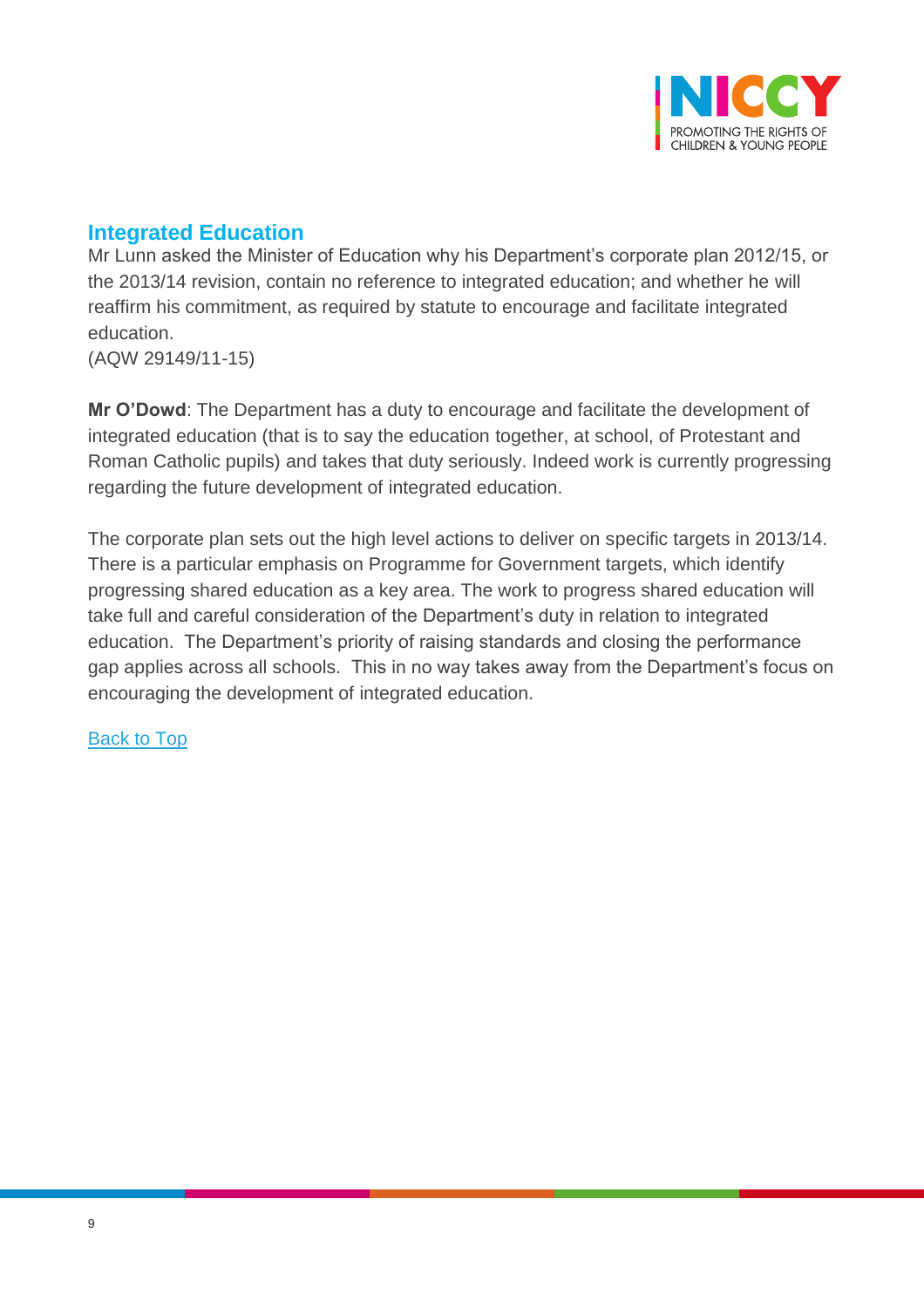

### **Integrated Education**

Mr Lunn asked the Minister of Education what plans his Department has to fulfil its legal obligations in respect of integrated education. (AQW 29150/11-15)

**Mr O'Dowd**: My Department takes its statutory duty to encourage and facilitate the development of integrated education (i.e. the education together, at school, of Protestant and Roman Catholic pupils), very seriously, and will continue to do so.

To help with the facilitation of integrated education, my Department will continue to provide funding to the Council for Integrated Education (NICIE) to assist the development of integrated schools for public benefit. Funding of £646k has been allocated for 2013/14. I have met with NICIE officials, twice in recent months, to discuss proposals to further promote and facilitate the development and growth of integrated education. I remain willing to consider further innovative approaches which will facilitate the development of the sector.

The Department of Education will also continue to provide funding to help schools with the process of transformation to integrated status. This supports schools in the initial stages of the transformation process and with the employment of a teacher, from the minority community in the school, to assist with religious education. The budget available for 2013/14 is £185k.

I recognise the vital and valuable contribution that integrated education, together with all other types of education, makes to building a peaceful and stable future for our children. Going forward, the Department of Education will ensure that it continues to have a rigorous approach to its duty to integrated education.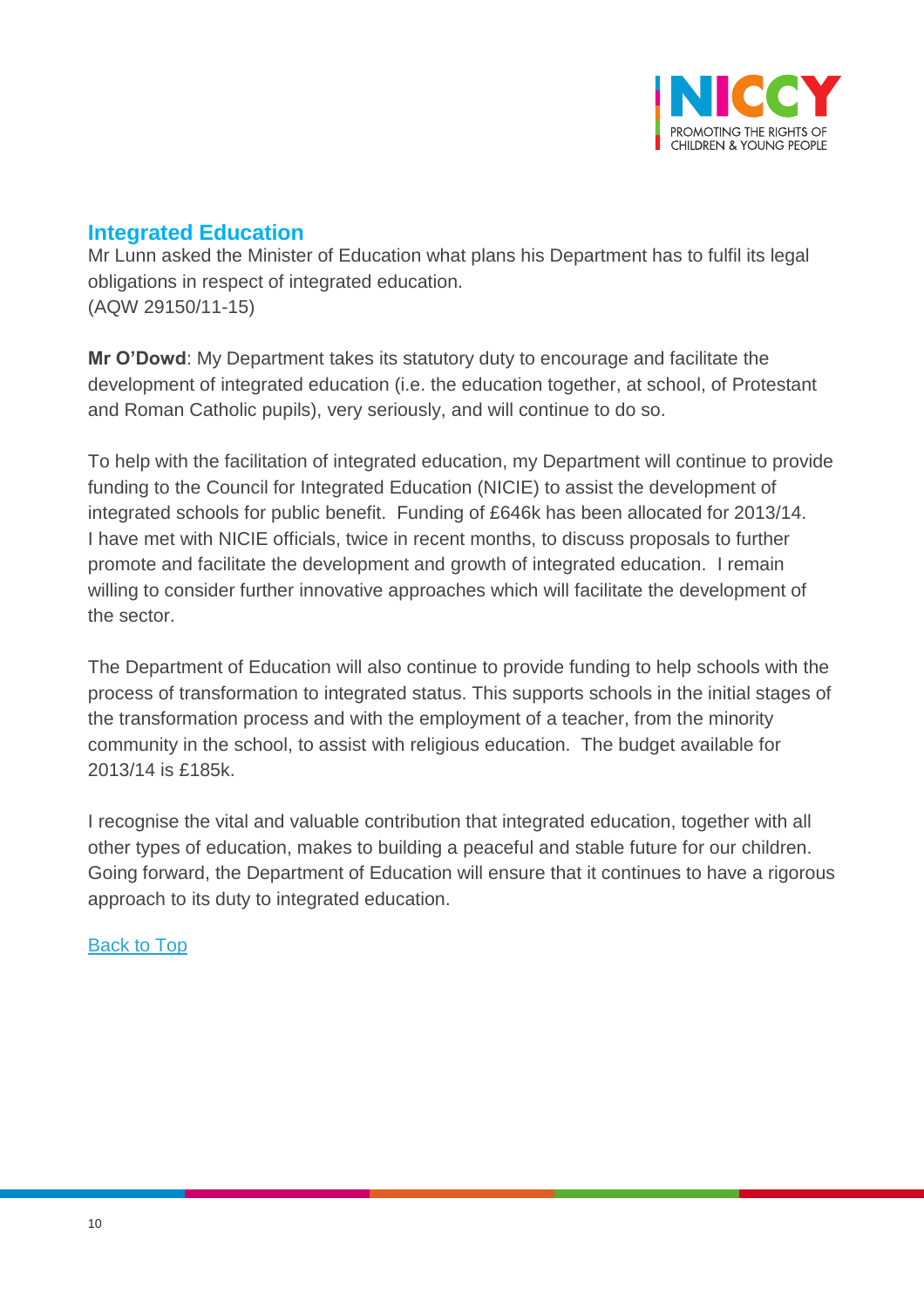

# <span id="page-10-0"></span>**Relationship and Sex Education**

Ms Lo asked the Minister of Education whether his department holds any information on (i) young people being shown abortion videos as part of their Relationship and Sex Education; and (ii) how often organisations such as Precious Life are given access to schools.

(AQW 29191/11-15)

**Mr O'Dowd**: The Department of Education does not hold any information on young people being shown abortion videos or how often organisations such as Precious Life are given access to schools.

Legislation sets out the minimum content to be taught in schools as Areas of Learning (AOLs) for each Key Stage. The teaching of Relationships and Sexuality Education is covered by the Personal Development and Mutual Understanding Area of Learning at primary level and the Personal Development strand of the Learning for Life and Work Area of Learning at post-primary level. While the specifics of what is taught under each Area of Learning, including topics such as abortion, is a matter for each teacher/school, the Department does require each school to have in place a RSE policy on how it will address the delivery of RSE. This policy should be subject to consultation with parents and it must be endorsed by the school's Board of Governors. The Department does not prescribe the resources that should be used by a school in its delivery of the curriculum. It is a matter for teachers/schools to determine the resources they use to enhance their delivery of the curriculum and this includes any decision to bring external organisations such as Precious Life into the classroom.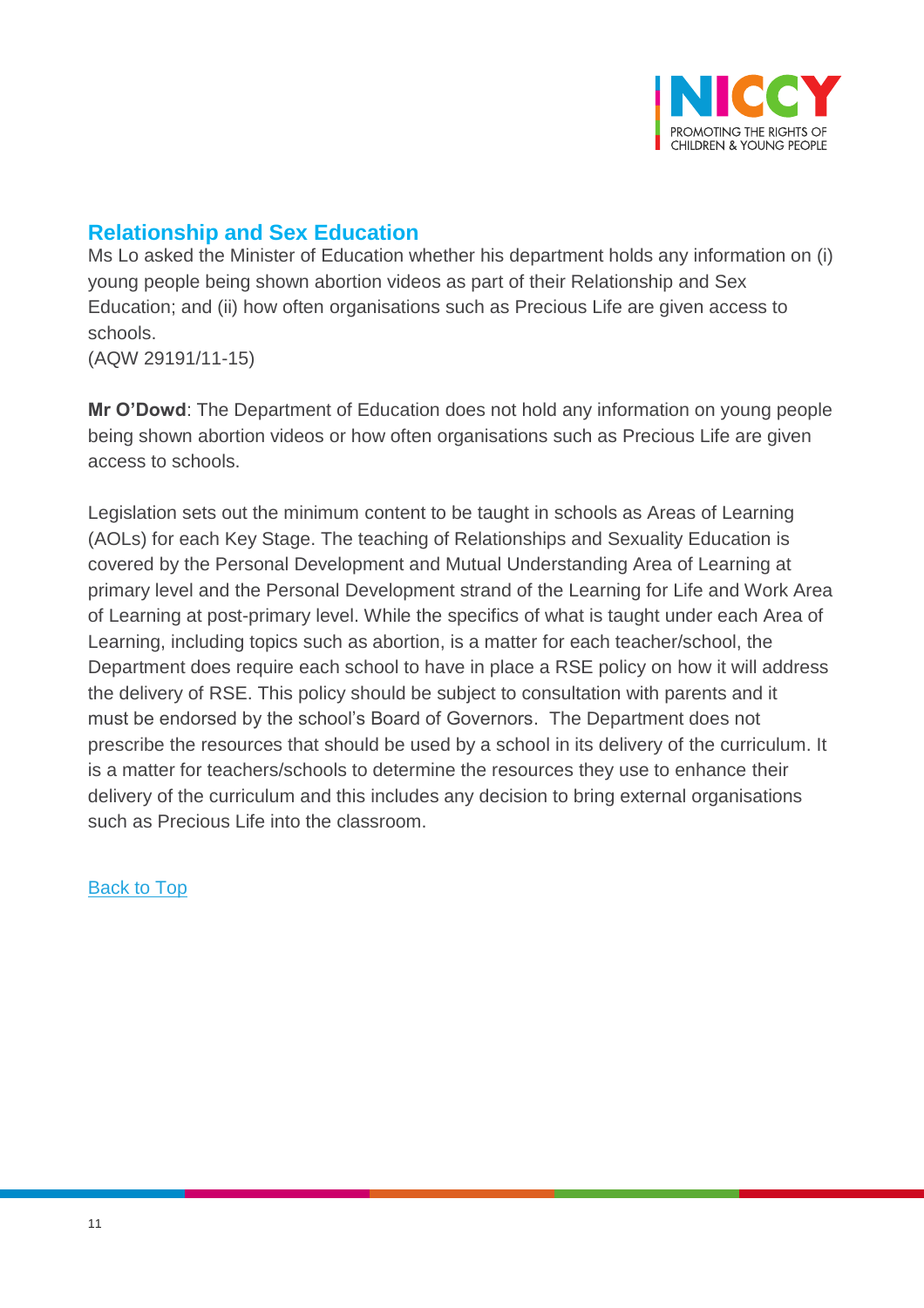

# <span id="page-11-0"></span>**Relationship and Sex Education**

Ms Lo asked the Minister of Education whether he has given any consideration to an immediate review and subsequent change in the Northern Ireland Curriculum on Relationship and Sex Education. (AQW 29192/11-15)

**Mr O'Dowd**: Reading this question in conjunction with other questions you have raised I am assuming that this question about a review and change to the curriculum would relate to prescribing specific teaching about abortion in our schools.

The revised curriculum which has been taught to all pupils of compulsory school age since 2009/10 is less prescriptive, with the minimum to be taught detailed in legislation as Areas of Learning (AOLs) for each Key Stage. It provides our teachers with greater flexibility to make decisions on how best to interpret and combine minimum requirements to provide a broad and balanced curriculum and adapt their teaching to meet the needs of individual pupils. In line with this flexibility the Department does not prescribe the specifics of what should be taught or the resources that teachers should use in their delivery of any aspect of the curriculum for each of the Areas of Learning.

The Department considers that the existing Minimum Content Regulations provide appropriate cover for the delivery of this element of RSE in the classroom. The Department has no plans to review or change its current policy of giving teachers/schools the flexibility to decide how to best deliver the curriculum to meet the needs of their pupils.

### [Back to Top](#page-0-0)

### <span id="page-11-1"></span>**Relationship and Sex Education**

Ms Lo asked the Minister of Education whether he is aware of best practice in Relationship and Sex Education; and whether he has given any consideration to a minimum Relationship and Sex Education package issued by Education and Library Boards, to include stringent, standardised guidelines to be followed by all schools. (AQW 29193/11-15)

**Mr O'Dowd**: An ETI report published in 2011 on the provision of Relationship and Sexuality Education (RSE) in our post-primary schools does give evidence of best practice and cites helpful case studies. Overall the report provides a summary of the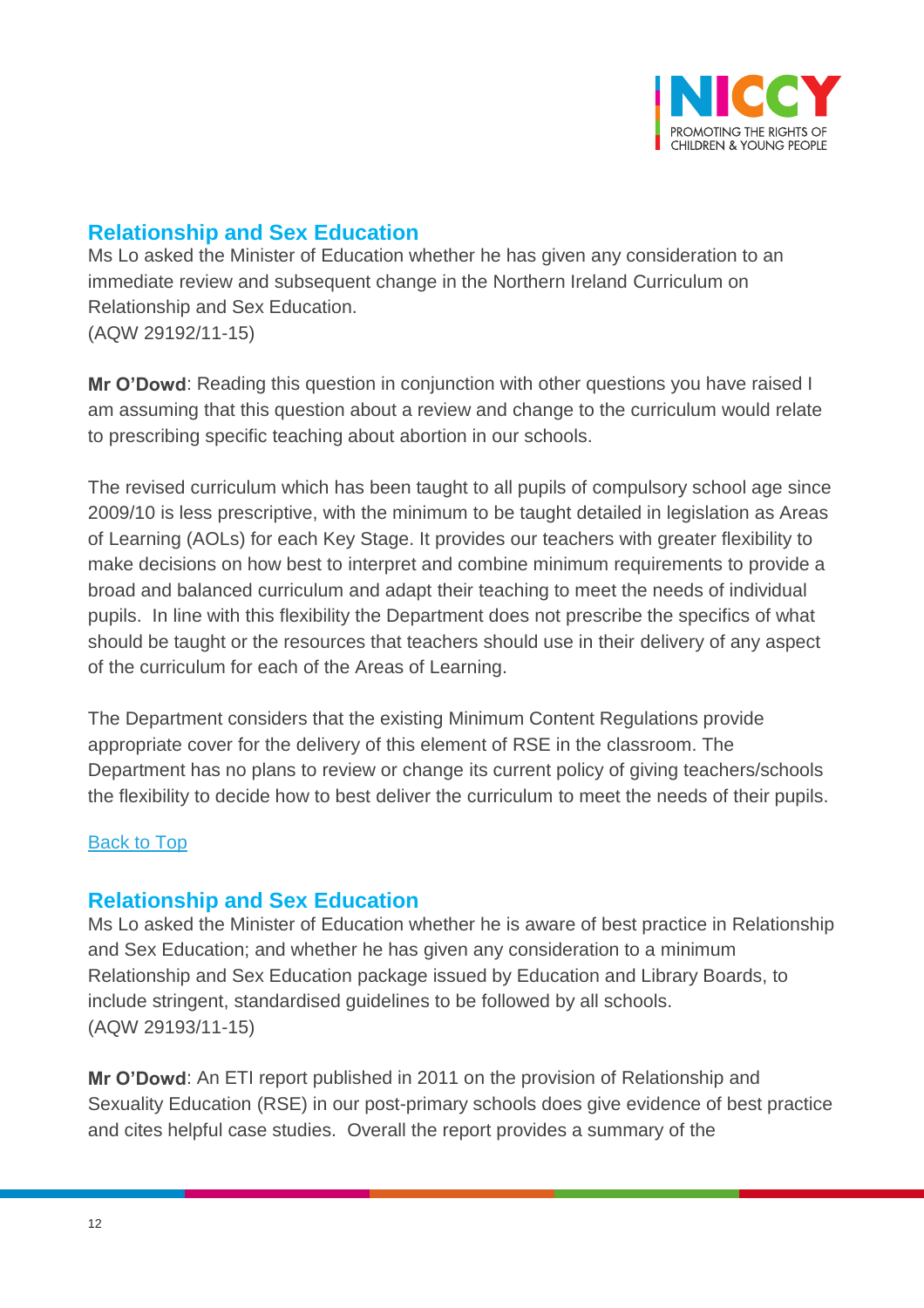

characteristics associated with best practice. One example is that there is a need for clear, informed and purposeful leadership from the Principal and the senior management team, ensuring that RSE has a significant role in the curriculum provision.

The Department has decided to issue a letter to schools in the New Year, as it is some time since the report was published on the ETI website and they will make schools aware of the good practice characteristics identified in the report. Regarding the latter part of your question I can confirm that the Department has not given any consideration to a minimum RSE package with stringent standardised guidelines to be followed by all schools.

The delivery of RSE within schools needs to be taken forward in a way that recognises and respects the ethos of individual schools and that involves the whole school community (including parents) in planning, delivery and review. All schools should have in place a policy for the delivery of RSE in their school. Parents should be consulted about the policy and it should be endorsed by the Board of Governors of the school. In addition, a key strength of the revised curriculum is the flexibility it provides for our teachers to make decisions on how best to interpret and combine minimum requirements to provide a broad and balanced curriculum and adapt their teaching to meet the needs of individual pupils. This flexibility was introduced as a result of the feedback received during consultation with for example teachers, pupils, the business sector and parents. Guidance on RSE is provided by the Council for Curriculum, Examinations and Assessment (CCEA). This guidance makes schools aware of the wide range of resources available and provides a checklist to help schools determine which resources to use that are consistent with their school's morals and values framework. CCEA is currently taking forward work to revise RSE guidance and it is intended that new guidance will be available during 2014/15.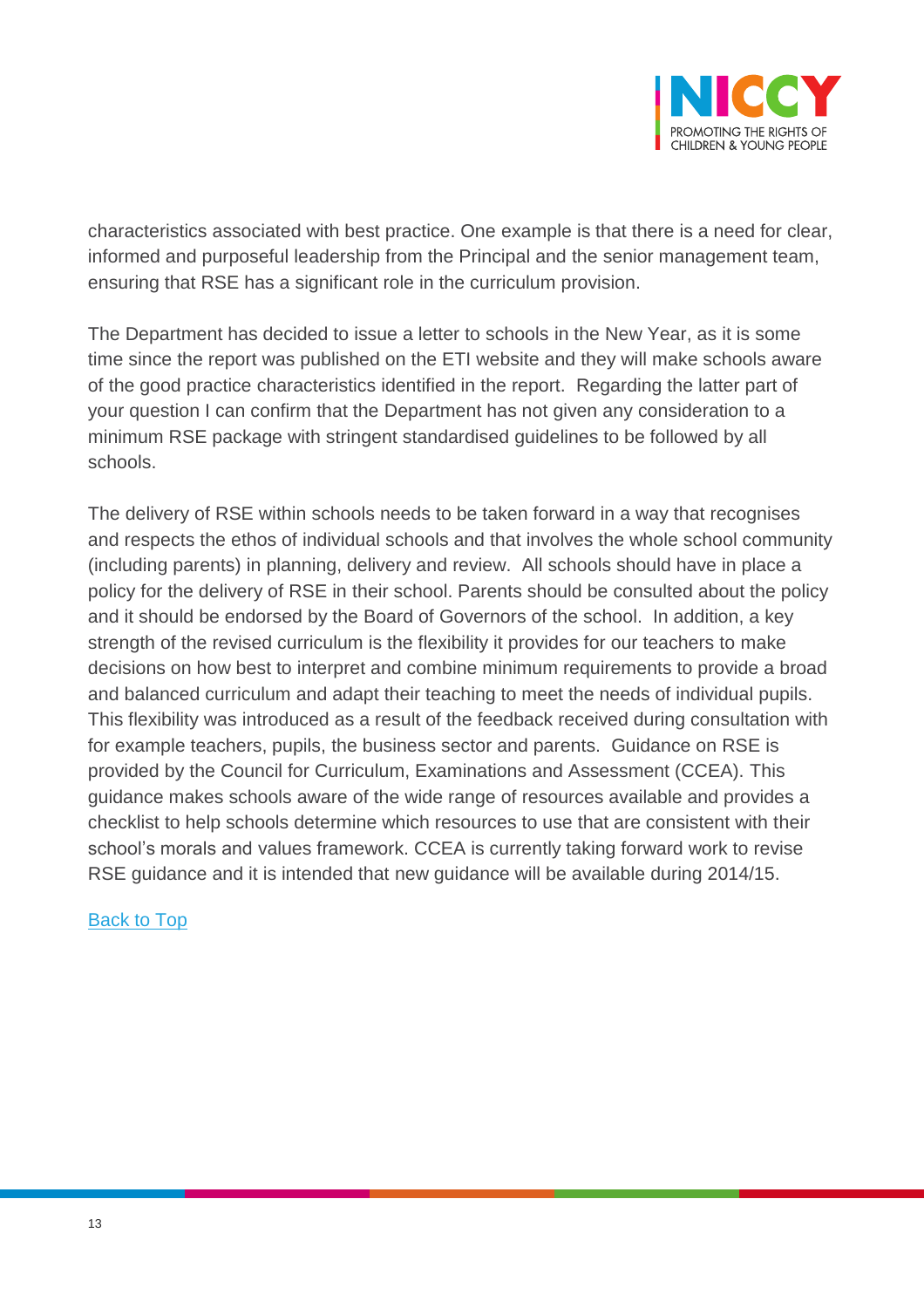

### <span id="page-13-0"></span>**Relationship and Sex Education**

Ms Lo asked the Minister of Education to outline the reasons why Relationship and Sex Education is taught in Religious Education and not in subjects such as learning for life or biology.

(AQW 29195/11-15)

**Mr O'Dowd**: All schools are required to have in place a RSE policy which sets out how the school will address RSE within the curriculum. A school's policy should be subject to consultation with parents and it should be endorsed by the Board of Governors of the school.

The main Areas of Learning within the revised curriculum for the delivery of Relationships and Sexuality Education (RSE) is Personal Development and Mutual Understanding (PDMU) at primary level and the Personal Development strand of the Learning for Life and Work Area of Learning at post-primary level. However, I am aware from a report published by the Education and Training Inspectorate (ETI) in January 2011 about RSE provision in post-primary schools, that a variety of delivery models are used by schools. These range from provision as a module within Personal Development, as a discrete topic or a crosscurricular approach. The report indicated that over 83% of schools use more than one delivery method.

A copy of the ETI report is accessible at http://www.etini.gov.uk/index/surveysevaluations/surveys-evaluations-post-primary/surveys-evaluations-post-primary-2011/report-of-an-evaluation-ofrelationshipsand-sexuality-education-in-post-primary-schools-2.pdf.

If a cross-curricular approach to the delivery of RSE is being taken by a school, the revised curriculum includes a number of other Areas of Learning, such as Religious Education or Science, which could provide opportunities to develop pupils' knowledge and skills in this area. However, as with all aspects of the revised curriculum, the specifics of what is taught and how it is taught is a matter for each teacher/school.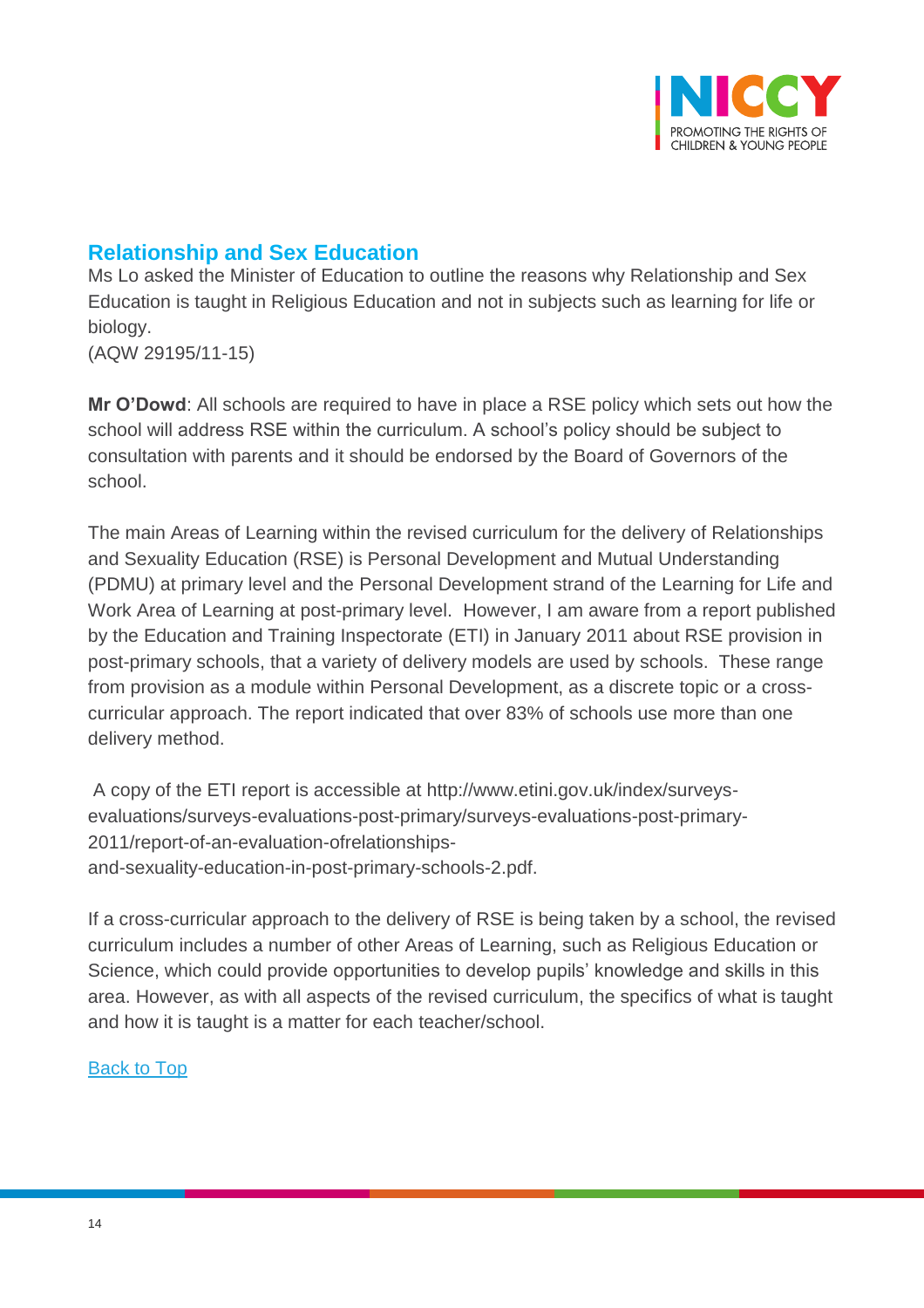

### <span id="page-14-0"></span>**Delivering Social Change Literacy and Numeracy Signature Project**

Mr Swann asked the Minister of Education to detail as of 1 December 2013

(i) the number of school teachers employed in post-primary schools under the signature project to provide numeracy support;

(ii) the number of school teachers employed in post-primary schools under the signature project to provide literacy support;

(iii) the number of unfilled signature project posts; and to detail

(iv) the number of primary school teachers employed under the signature project prior to the 1 December 2013.

(AQW 29198/11-15)

**Mr O'Dowd**: As of 1 December 2013, under the Delivering Social Change Improving Literacy and Numeracy Project, a total of 135.5 Full Time Equivalent (FTE) teachers are employed in post-primary schools. These teachers have been employed either to provide direct support to pupils or to fill the post of a more experienced teacher released to provide the direct support. It is therefore difficult at this time to specify exactly the number of schools providing numeracy and/or literacy support as a number of schools are providing both. As advised by the participating schools or the WELB for the centrally appointed teachers;

(i) There are 72 FTE of teachers employed in post-primary schools to provide numeracy support.

(ii) There are 54 FTE teachers employed in post-primary schools to provide literacy support.

(iii) There are 45.2 FTE unfilled posts in the primary and post primary sectors as of 1 December 2013.

(iv) There are 86 FTE teachers out of a total of 100.7 FTE teaching posts employed in primary schools.

Interviews took place in early December to appoint further teachers to the Signature Project.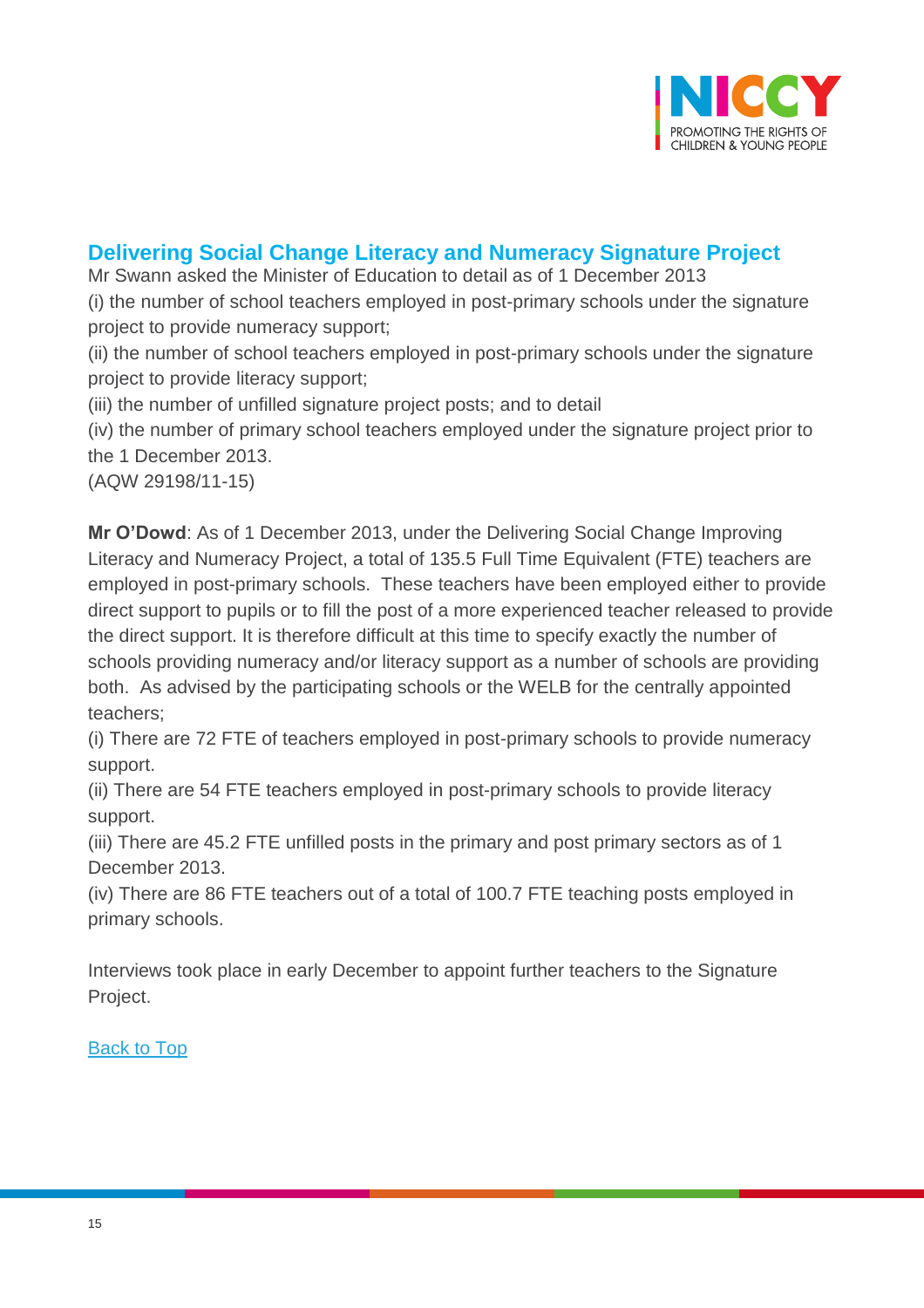

# <span id="page-15-0"></span>**Average Spend on Home to School Transport**

Mr Kinahan asked the Minister of Education to detail the average spend on home to school transport per

- (i) primary; and (ii) post-primary pupil in the
- (a) maintained;
- (b) controlled;
- (c) integrated;
- (d) Irish medium sectors, in each of the last six years.
- (AQW 29349/11-15)

**Mr O'Dowd**: The tables below show the average spend on Home to School Transport per (i) primary; and (ii) post-primary pupil in the maintained, controlled, integrated and Irish medium sectors, in each of the last four years. Data in the format requested is not available for the 2007/08 and 2008/09 years.

| <b>Primary</b>      |                              |      |            |                     |
|---------------------|------------------------------|------|------------|---------------------|
| Year                | <b>Maintained Controlled</b> |      | Integrated | <b>Irish Medium</b> |
| 2009/10             | £783                         | £802 | £737       | £926                |
| 2010/11             | £816                         | £810 | £649       | £862                |
| 2011/12             | £745                         | £701 | £651       | £1,129              |
| 2012/13             | £751                         | £696 | £729       | £1,227              |
|                     |                              |      |            |                     |
| <b>Post-Primary</b> |                              |      |            |                     |
| Year                | <b>Maintained Controlled</b> |      | Integrated | <b>Irish Medium</b> |
| 2009/10             | £667                         | £668 | £646       | £602                |
| 2010/11             | £651                         | £654 | £638       | £828                |
| 2011/12             | £639                         | £623 | £616       | £594                |

2012/13 £644 £644 £611 £603

#### NB. Data provided by the Education and Library Boards. Controlled Integrated schools are recorded under the Integrated heading, while Controlled Irish Medium (IM) schools are recorded under the Irish Medium heading. Figures for the Integrated sector include both Grant Maintained Integrated and Controlled Integrated schools. Some Boards record IM Units attached to Maintained schools under the Maintained heading, while others record such Units under IM.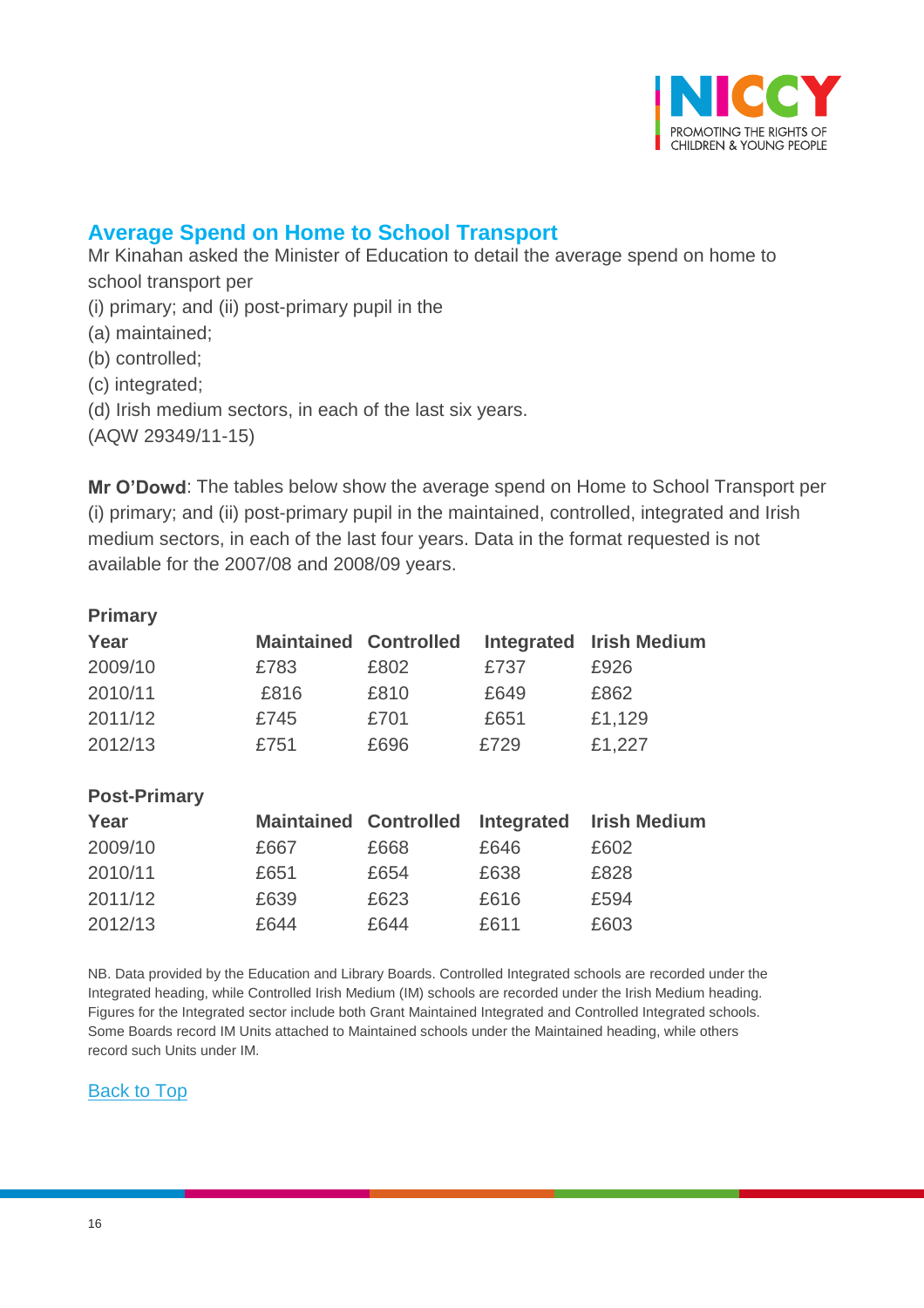

# <span id="page-16-0"></span>**Children Awaiting Assessment by an Educational Psychologist**

Mr Agnew asked the Minister of Education, during the period 1 September 2012 to 30 April 2013, what was the average waiting time between a pupil being referred to an educational psychologist and having their first appointment, broken down by Education and Library Board.

(AQW 29350/11-15)

**Mr O'Dowd**: The Education and Library Boards have confirmed that the average waiting time between a pupil being referred to an educational psychologist and having their first appointment, during the period 1 September 2012 to 30 April 2013, is as follows:

### **BELB 33 days, NEELB 90 days, SEELB 278 days, SELB 60 days, WELB 75 days**

These figures refer to Stage 3 (non-statutory assessments) as outlined in the Code of Practice on the Identification and Assessment of Special Educational Needs (COP). With regard to the waiting time for an assessment in terms of statutory requirements, at Stage 4 of the COP, the ELBs consider the need for a statutory assessment of special educational needs which will include an assessment by an educational psychologist. ELBs have 16 weeks from the date that the ELB notifies the parents that it is considering making an assessment or from the date that the request to carry out an assessment is received by the ELB from the parent or the school to complete the assessment.

### [Back to Top](#page-0-0)

### <span id="page-16-1"></span>**Bodies Responsible for Providing Support to Schools: Transformation**

Mr Lunn asked the Minister of Education which (i) statutory; and (ii) sectoral bodies are responsible for providing support to

- (a) Irish Medium;
- (ii) nursery;
- (iii) Catholic Maintained; and
- (iv) Grammar schools that wish to explore transformation.
- (AQW 29389/11-15)

**Mr O'Dowd**: Support to any grant-aided school (with the exception of special schools) wishing to explore transformation, and those schools that have already transformed, is available from a range of organisations. The statutory bodies which can provide support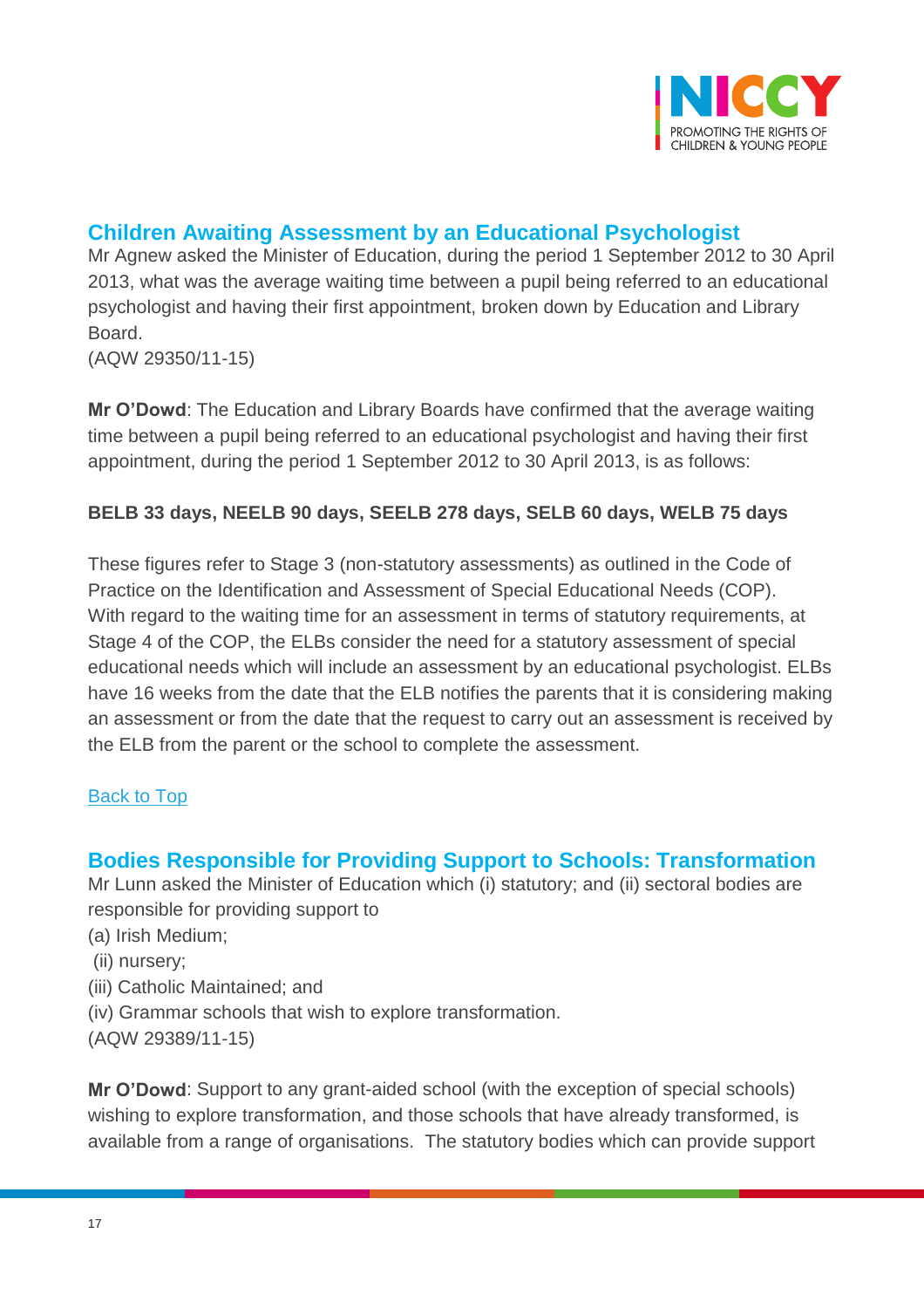

include the Education and LibraryBoards. Each Education and Library Board has arrangements in place to support schools that have transformed or wish to transform. The Transferors Representative Council (TRC) and the Council for Catholic Maintained Schools (CCMS) can also provide advice to schools that wish to undertake, or have already undertaken, the transformation process. Sectoral bodies which can provide support to any grant-aided school (with the exception of special schools) that wish to undertake, or have already undertaken, the transformation process include the Integrated Education Fund (IEF), and the Council for Integrated Education (NICIE).

Transforming schools can apply to the IEF for a grant to help with the additional costs of the transformation process. NICIE can provide support through the provision of training, and has developed a support programme which guides schools through the planning and implementation processes to help the school to achieve full integration.

Once a school has transformed, the Department of Education can provide support through the allocation of additional resources to assist with the transformation process. This funding is available to schools during the first five years of transformation. Funding of £185k has been made available for 2013/14.

The Department may also reimburse a school's Boards of Governors for the fees charged by the Electoral Reform Services in connection with holding the transformation ballot of parents. Full details of the advice and support available to schools is contained with the Department's document entitled "Transformation – An Information Pack for Schools".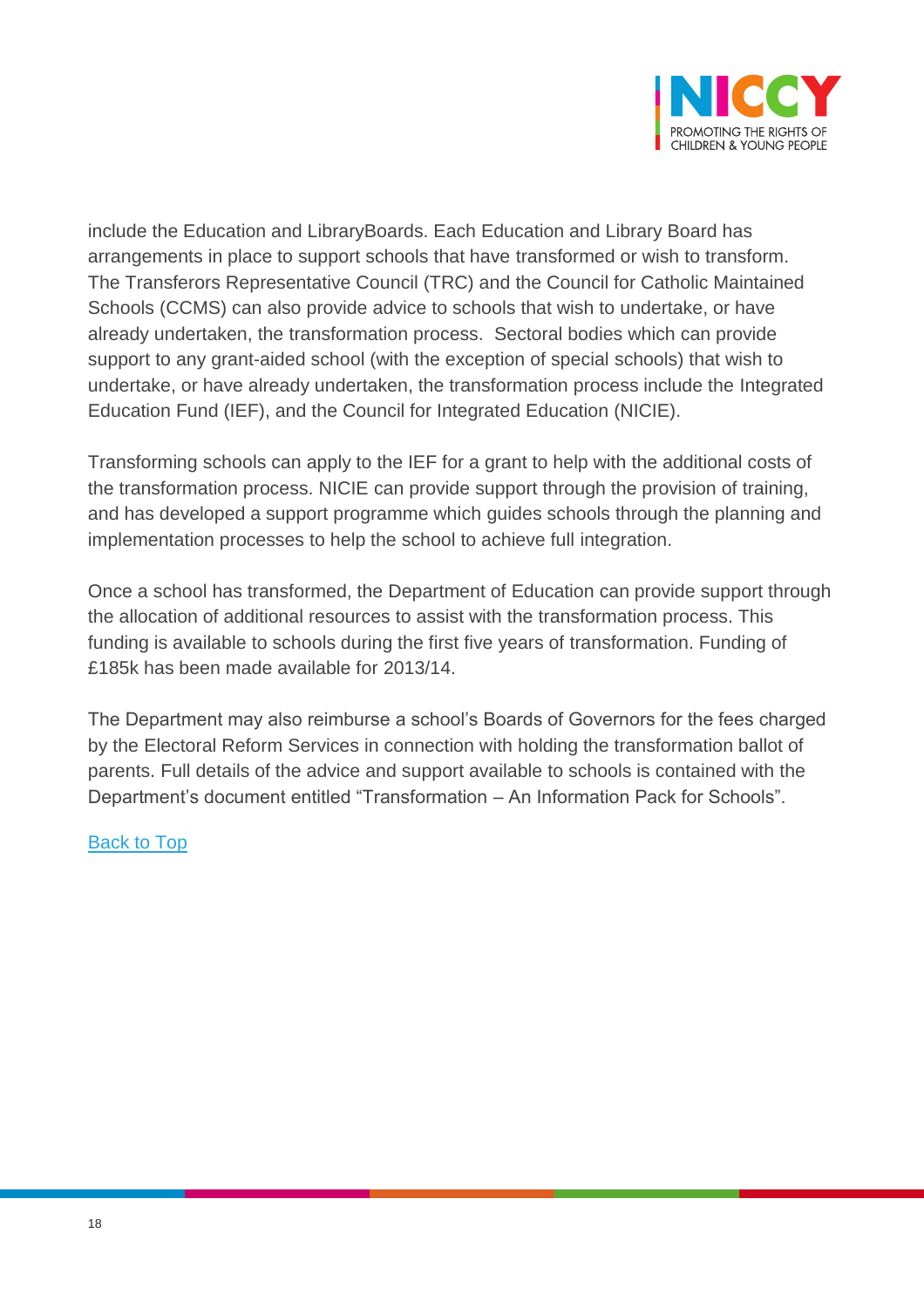

### <span id="page-18-0"></span>**Education and Skills Authority**

Mr Kinahan asked the Minister of Education for an update on the Education Bill; and the establishment of the Education and Skills Authority. (AQW 29476/11-15)

**Mr O'Dowd**: The Education Bill completed its Committee Stage on 8 April, 2013. The depleted state of existing structures means that it is now very urgent that the Executive agrees the Bill's progress to Consideration Stage. The establishment of the ESA can then follow at the earliest opportunity after the legislative stages of the Education Bill have been completed.

**[Back to Top](#page-0-0)** 

### <span id="page-18-1"></span>**Proposed Way Forward on the Education Bill**

Mr Kinahan asked the Minister of Education to detail (i) whether his Department has drafted a paper on a proposed way forward on the Education Bill, and (ii) if so, the options contained within it. (AQW 29477/11-15)

**Mr O'Dowd**: There are a number of amendments to the Bill which I intend to move at consideration stage, subject to the prior agreement of my Executive colleagues. I hope that the Executive will agree these amendments in the very near future.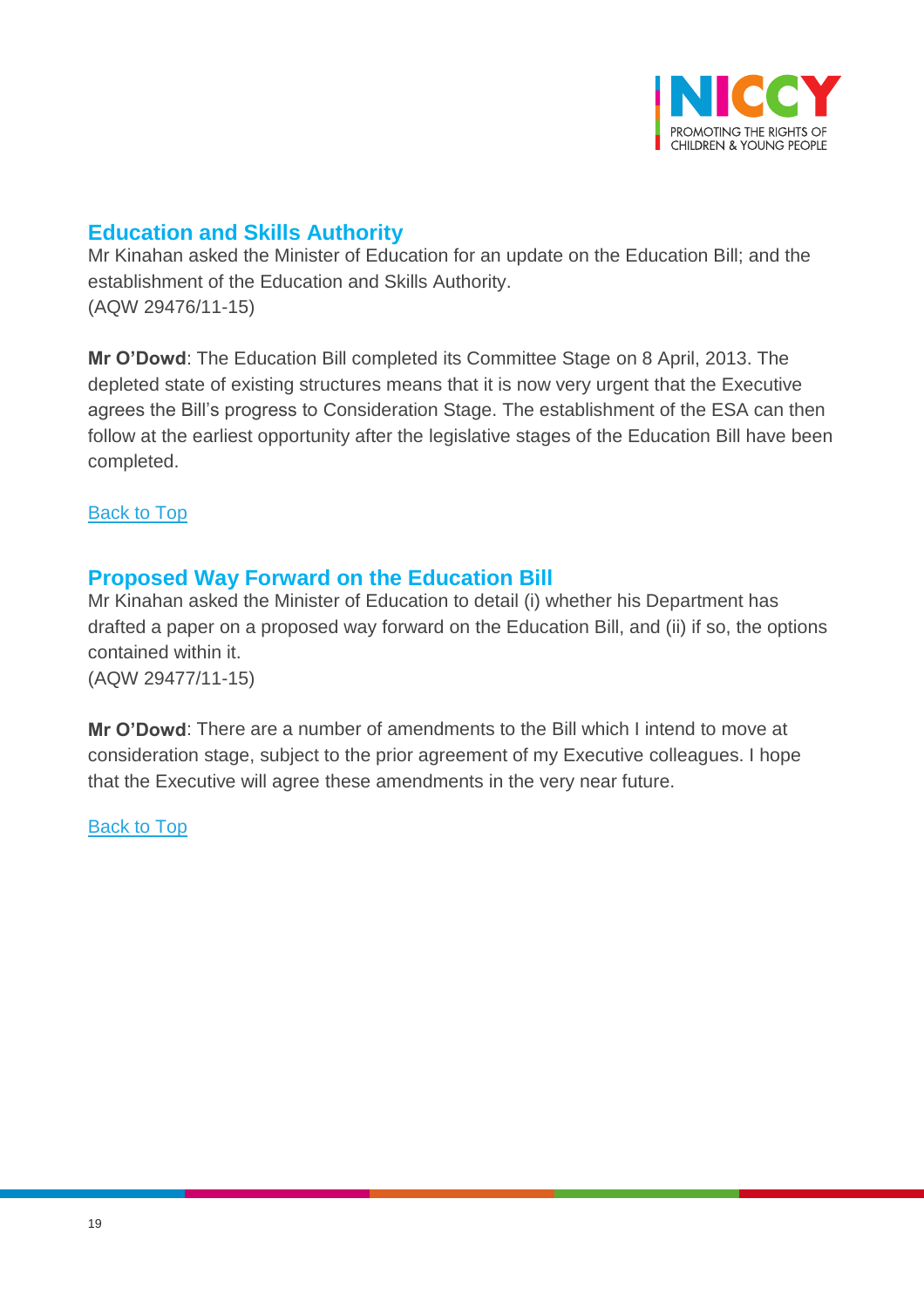

# <span id="page-19-0"></span>**Number of Young People not in Education, Employment or Training**

Mr Weir asked the Minister for Employment and Learning to detail the number of young people who are Not in Education, Employment or Training broken down by constituency. (AQW 29291/11-15)

**Dr Farry**: Northern Ireland does not have a comprehensive data source on those young people Not in Employment, Full time Education or Training (NEET). Estimates are derived from a sample survey for Northern Ireland as part of the overall Labour Force Survey (LFS), and it is not possible to disaggregate the figures further. Figures for Quarter 3 (July-September) 2013 estimate the number of young people aged 16-24 who are NEET to be 48,000 or 22.1% of the population in that age group.

### [Back to Top](#page-0-0)

### <span id="page-19-1"></span>**Free School Meals Policy**

Mr McCallister asked the Minister of Finance and Personnel how much of the £136 million Barnett Consequentials is linked directly to the UK Government's Free School Meals policy.

(AQW 29183/11-15)

<span id="page-19-2"></span>**Mr Hamilton**: As a result of the Free School Meals policy announcement in Whitehall Northern Ireland received a Barnett share of £38.4 million. Importantly, this allocation is unhypothecated, which means it is for the Executive to decide how this funding should be spent in line with local needs and priorities.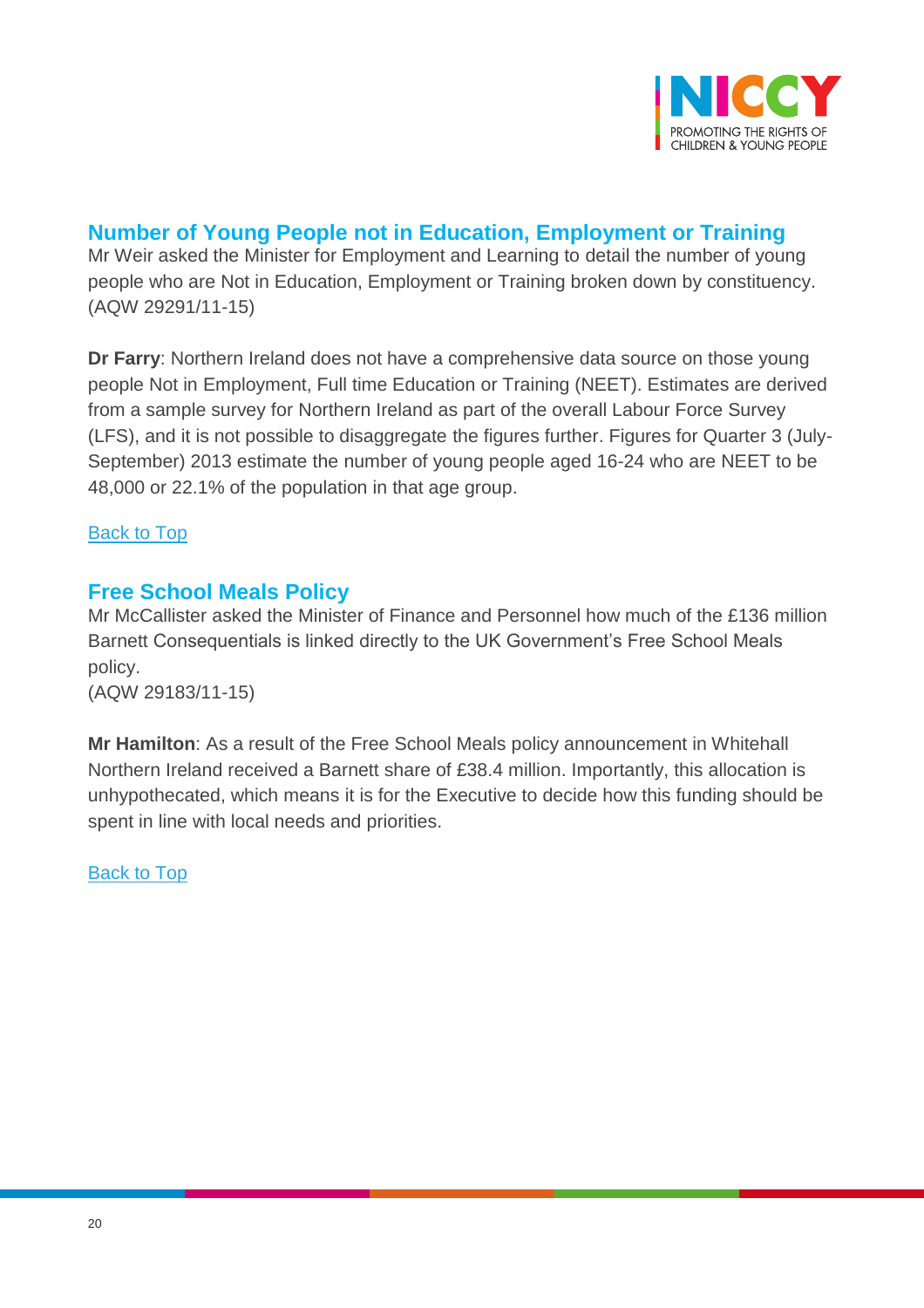

# **Welfare Reforms Implementation**

Mr Copeland asked the Minister of Finance and Personnel to detail the outworking of the penalty imposed by Her Majesty's Government, given the failure to implement welfare reforms by the 1 January 2014. (AQW 29479/11-15)

**Mr Hamilton**: Without any progress on the Welfare Reform Bill in this financial year, the Executive will be faced with penalties of £15 million. The Executive will need to consider, as part of its January monitoring round, the impact of these penalties on the 2013-14 financial position. Should the delay in implementing welfare reforms stretch beyond this financial year, then the Executive will need to consider the implications of this in future years.

### [Back to Top](#page-0-0)

### <span id="page-20-0"></span>**Offenders: Alcoholism, Substance Abuse and Learning Difficulties**

Mr D McIlveen asked the Minister of Health, Social Services and Public Safety whether his Department works with other jurisdictions to find suitable facilities for offenders with complex needs such as alcoholism, substance abuse and learning difficulties once they leave prison.

(AQW 28056/11-15)

**Mr Poots (The Minister of Health, Social Services and Public Safety):** Arrangements are not in place for my Department to work with other jurisdictions to find suitable facilities for offenders with complex needs such as alcoholism, substance abuse and learning difficulties once they leave prison. Rather arrangements are in place between the South East Health and Social Care Trust and the other HSC Trusts to ensure that all relevant information is shared when a prisoner is discharged into the community.

The Department of Justice works closely with a range of agencies, in a number of other jurisdictions, in designing and developing interventions to ensure a co-ordinated approach to dealing with offenders with complex needs and inform the implementation of best practice programmes.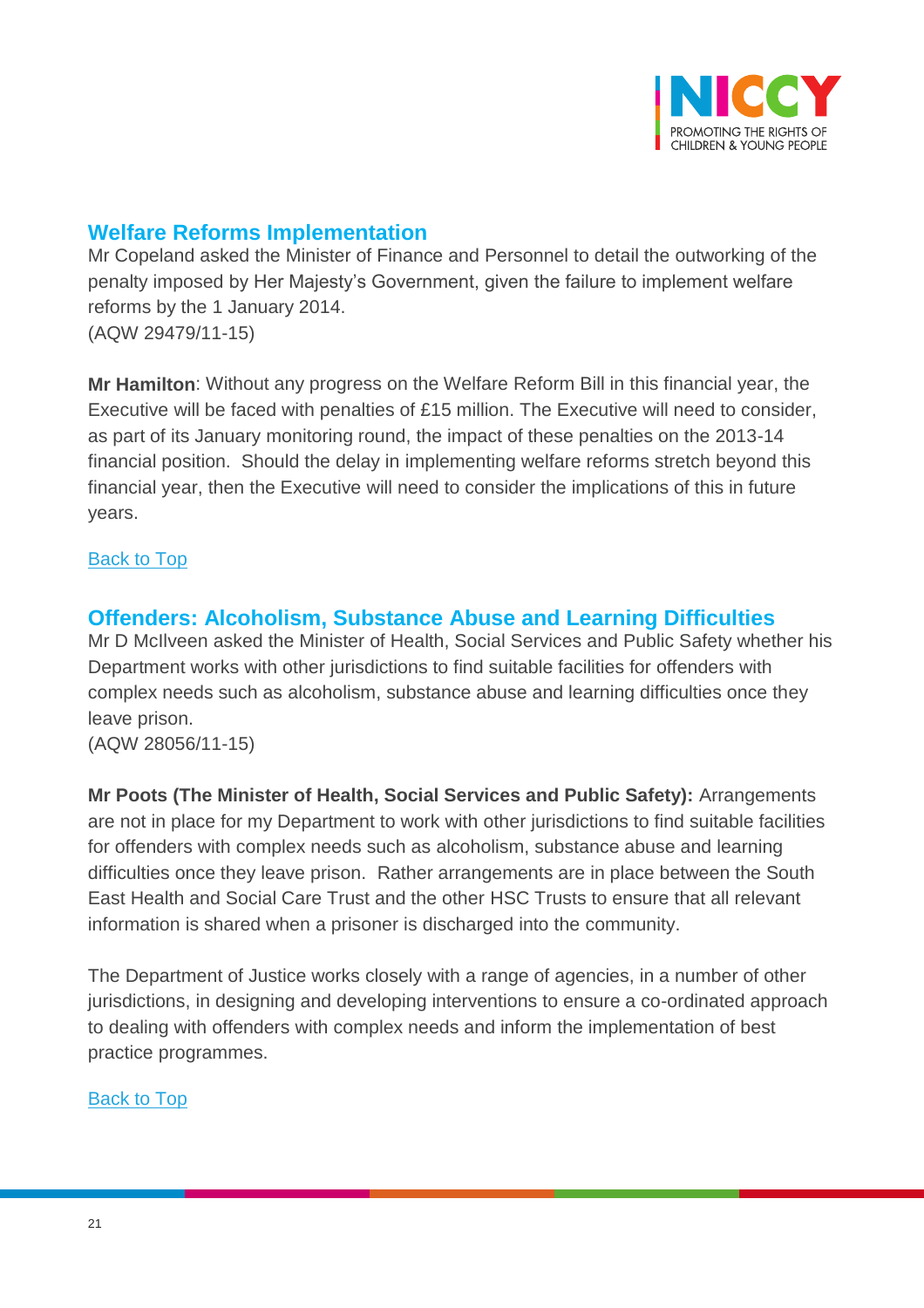

# <span id="page-21-0"></span>**Health Service Staff: Signs of Human Trafficking**

Mr Weir asked the Minister of Health, Social Services and Public Safety what steps are being taken in the Health Service to train staff to spot signs of human trafficking. (AQW 28997/11-15)

**Mr Poots**: A range of measures are in place to train and support staff working in the Health Service to recognise the signs of Human Trafficking.

In February 2011 the DHSSPS, with the Police Service of Northern Ireland issued Guidance on "Working arrangements for the Welfare and Safeguarding of Child Victims/Suspected victims of Human Trafficking. In October 2012 the DHSSPS and the Department of Justice jointly issued Guidance on "Working arrangements for the Welfare and Protection of Adult Victims of Human Trafficking". Further Guidance "Pathway for Safeguarding and Promoting the Welfare of separated children" was launched in November 2013. Following the launch the Health and Social Care Board is leading on a training needs analysis. This will form the basis for specific training to be provided by HSCTs to staff in relation to this area of practice for 2014/15.

In addition, awareness training and/or specialist training is provided for social workers as appropriate in relation to their duties.

### [Back to Top](#page-0-0)

### <span id="page-21-1"></span>**Learning Disability - Life Transitions**

Mr Lyttle asked the Minister of Health, Social Services and Public Safety how his Department is working with the Department for Employment and Learning and the Department of Education to identify and respond to specific barriers faced by young people with a learning disability at key life transitions during school, training and employment and day centre opportunities. (AQW 29018/11-15)

**Mr Poots**: My Department and the HSC continues to work closely with the Department for Employment and Learning, the Department of Education, and their agencies, to assist young people with a learning disability during transition from children's to adult services and, on leaving school, to have access to the fullest possible range of day opportunities and support in appropriate settings.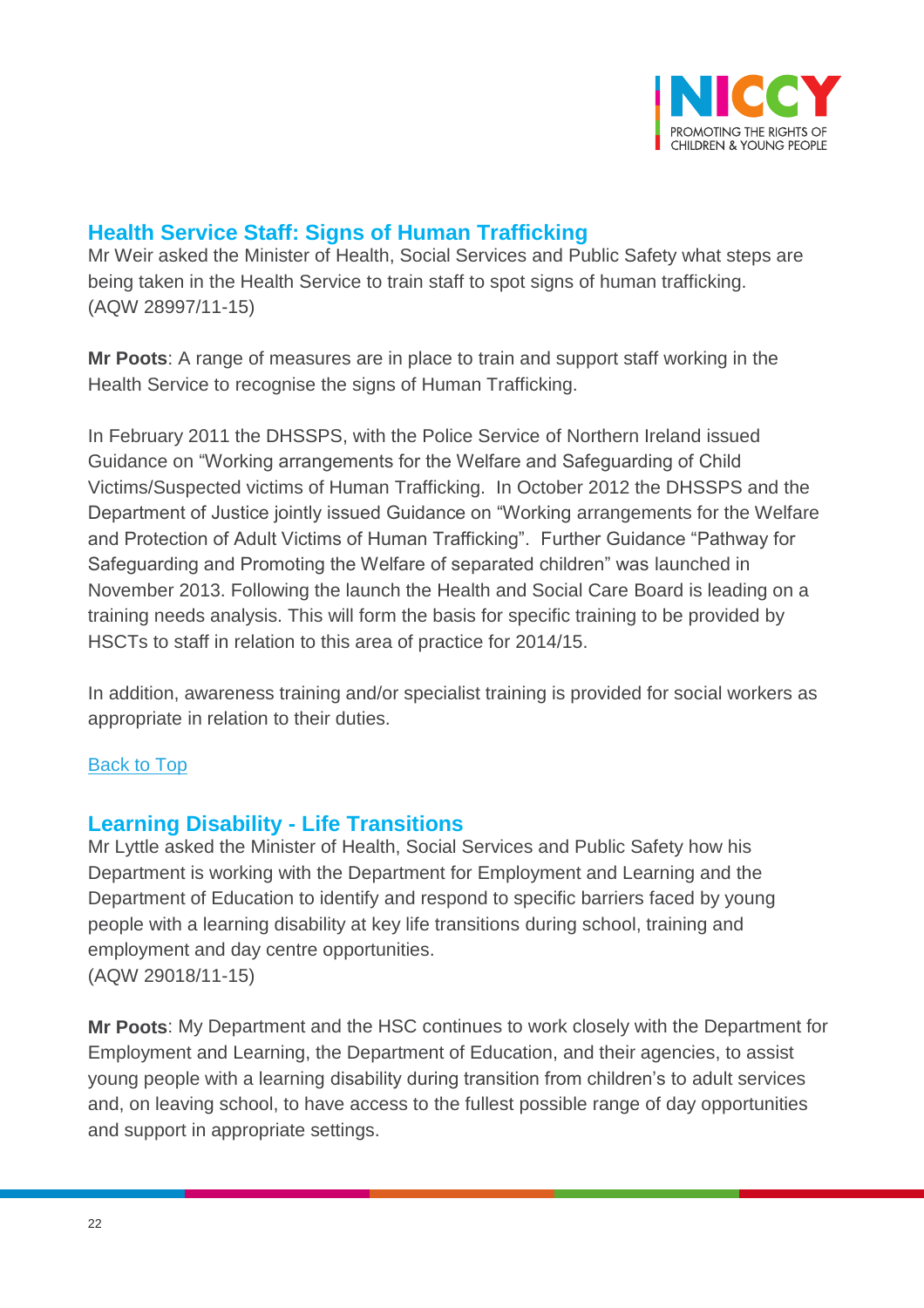

To assist young people with a learning disability in overcoming barriers encountered during such transitions, each Health and Social Care Trust has designated individuals/teams who collaborate with other Departments/Agencies, allied health professionals and the voluntary and community sector, to assist the young person and their family in planning ahead. These plans should take into account the aspirations and aptitudes of the young person and seek to assist their progression into meaningful day opportunities - involving further education, training, supported employment, social and leisure activities, along with appropriate care and support.

The need for inter-departmental and inter-agency working was highlighted in the Bamford Equal Lives Report and many actions and strategies stemming from that, including the Regional Day Opportunities Model, recently consulted on by the HSC Board. It is also represented in the Children and Young People's Strategic Partnership in which key agencies work together to improve outcomes for disadvantaged children. One of their subgroups focuses on Transitions of children and young people with disabilities into adulthood.

### [Back to Top](#page-0-0)

### <span id="page-22-0"></span>**Protect Life Strategy**

Mr Lyttle asked the Minister of Health, Social Services and Public Safety for his assessment of the impact that the Protect Life Strategy has had on suicide rates and on the care for an person at risk of suicide. (AQW 29048/11-15)

**Mr Poots**: International evidence indicates that efforts to reduce national suicide trends need to be sustained and long term. Over the seven year period leading up to the publication of the Protect Life Strategy in late 2006, the Northern Ireland suicide rate almost doubled. Since then the rate has remained high with an average of 277 recorded deaths each year since 2007.

Undoubtedly, lives have been saved through Protect Life services, but it is not possible to estimate how many. The Northern Ireland Audit Office has acknowledged that the relative impact of the Protect Life strategy on suicide is difficult to estimate. This difficulty is due to the fact that suicide is primarily a societal issue and is, therefore, influenced by a very wide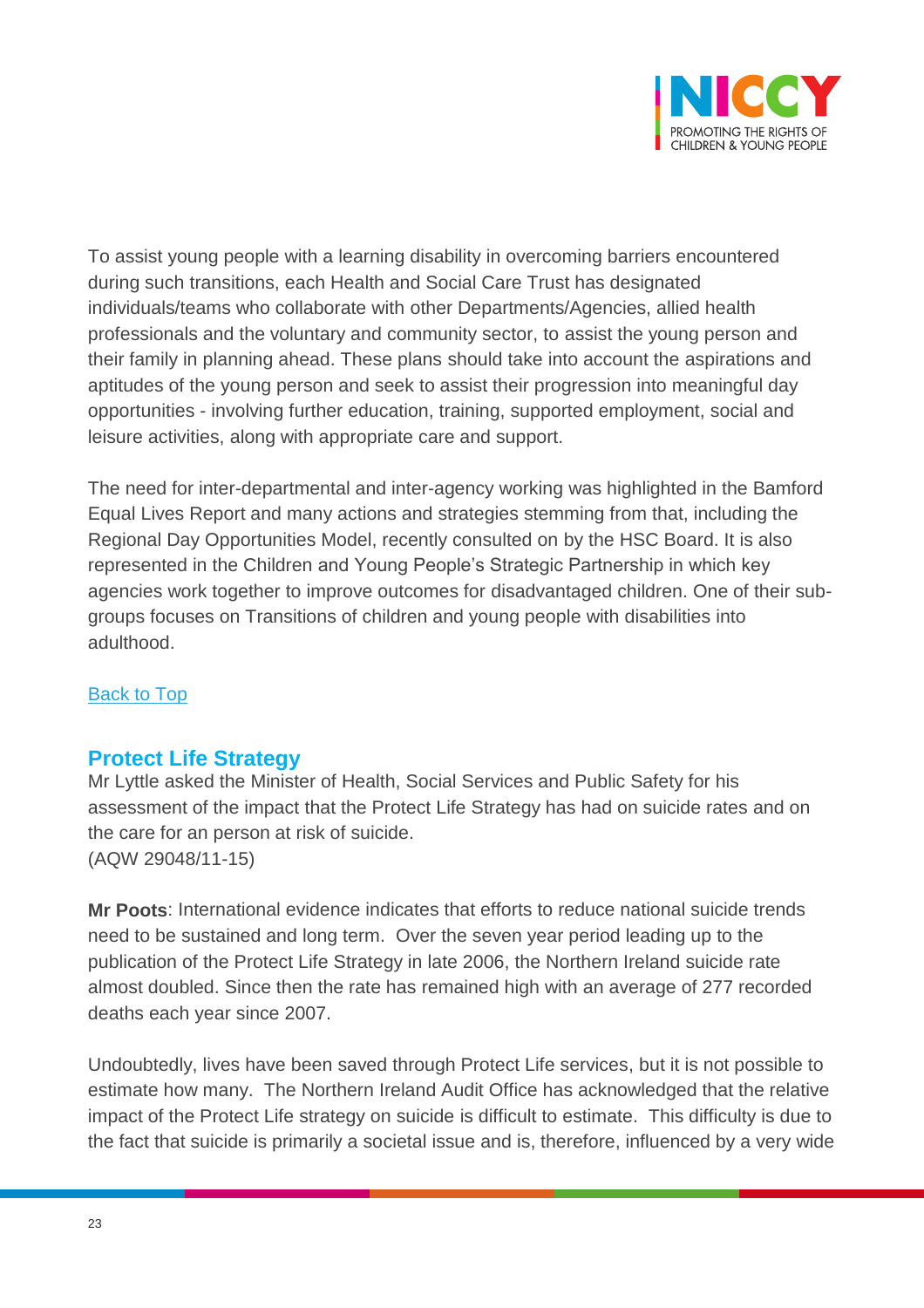

range of interacting factors. This fact is recognised in other jurisdictions, some of which do not set reduction targets as part of their suicide prevention strategies.

A wide range of measures have been implemented through Protect Life to care for a person at risk of suicide. These include: training courses on suicide prevention and mental health awareness for health and social care staff; the emergency department Card Before You Leave scheme; the Shine project in the Western HSC Trust area which takes selfharm referrals from emergency departments and provides counselling services; community-led suicide prevention and bereavement support services; and the Lifeline 24/7 crisis response helpline.

#### [Back to Top](#page-0-0)

### <span id="page-23-0"></span>**Regulation and Quality Improvement Authority**

Mr Copeland asked the Minister of Health, Social Services and Public Safety to detail the statutory function of the Regulation and Quality Improvement Authority as a prescribed body under whistleblowing legislation. (AQW 29141/11-15)

**Mr Poots**: Prescribed persons are responsible for investigating allegations that fall under their jurisdiction, and for protecting the whistleblower and their interests while conducting an investigation.

The RQIA is prescribed as having a role in relation to matters relating to the quality, safety, and availability of health and social care services provided by statutory, independent, community and voluntary providers in Northern Ireland.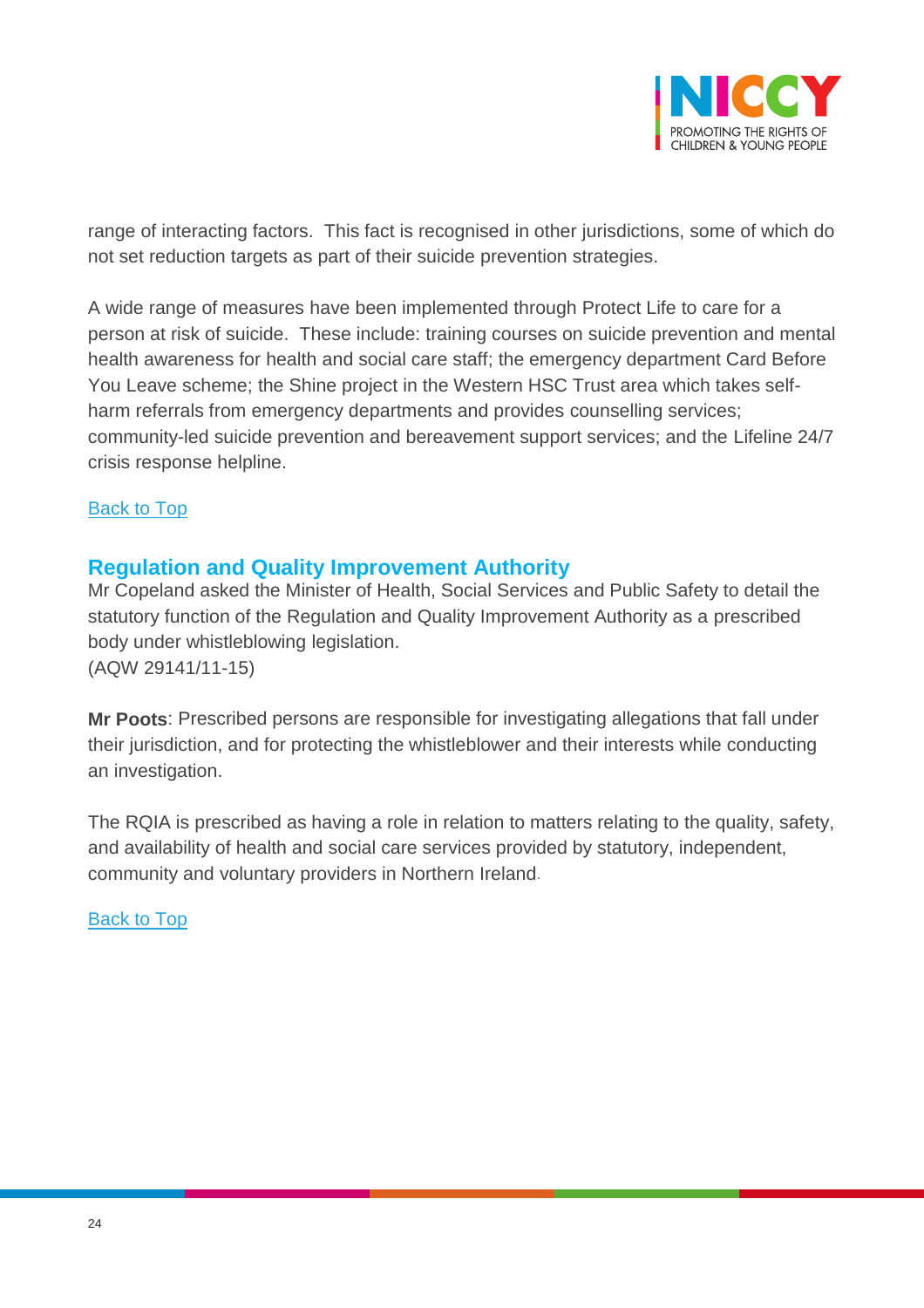

### <span id="page-24-0"></span>**Internet Safety for Children**

Mr Givan asked the Minister of Health, Social Services and Public Safety what action his Department and its arm's-length bodies are taking to protect children from abuse through the internet.

(AQW 29146/11-15)

**Mr Poots**: At Departmental level, a senior official sits on the UK Council for Child Internet Safety (UKCCIS) Executive Board. The overall mission of the UKCCIS is to coordinate the efforts of Government, industry and others to keep children safe online.

My Department also sponsors the Safeguarding Board for Northern Ireland (SBNI). As a strategic priority, the SBNI has agreed to develop a co-ordinated strategy and working model to help children at risk of: becoming criminalised through online activity; bullying through cyber activity; and sexual abuse through sexting and online exploitation. To date the SBNI has undertaken a number of initiatives in this area including: a presentation to the Committee for Culture, Arts and Leisure (CAL) in relation to the Investigation into Gaps in Child Protection and Safeguarding across the CAL remit; the funding of training for all SBNI member agencies in the use of the UK Safer Internet Centre risk assessment; and the commissioning of the National Children's Bureau to research e-safety messages available in Northern Ireland to young people, parents and practitioners with which to inform delivery of the SBNI's Strategic Priority, this will be launched in January 2014.

The Health and Social Care Board (HSCB) continues to prioritise the protection of children through the commissioning of services to protect children from all forms of abuse. The HSCB is supported by all five HSC Trusts which have developed a number of initiatives to protect children from abuse through the Internet. Those initiatives include specific training for Trust staff, including Looked After Children Teams, Residential Staff, and Foster Carers; the agreement of an individual safe caring plan for each Looked After Child at the beginning of their placement which includes safe practices for computer usage; the placing of restrictions on IT equipment provided to Looked After Children to prevent the access of inappropriate material; and the development of leaflets advising children on how to keep safe online.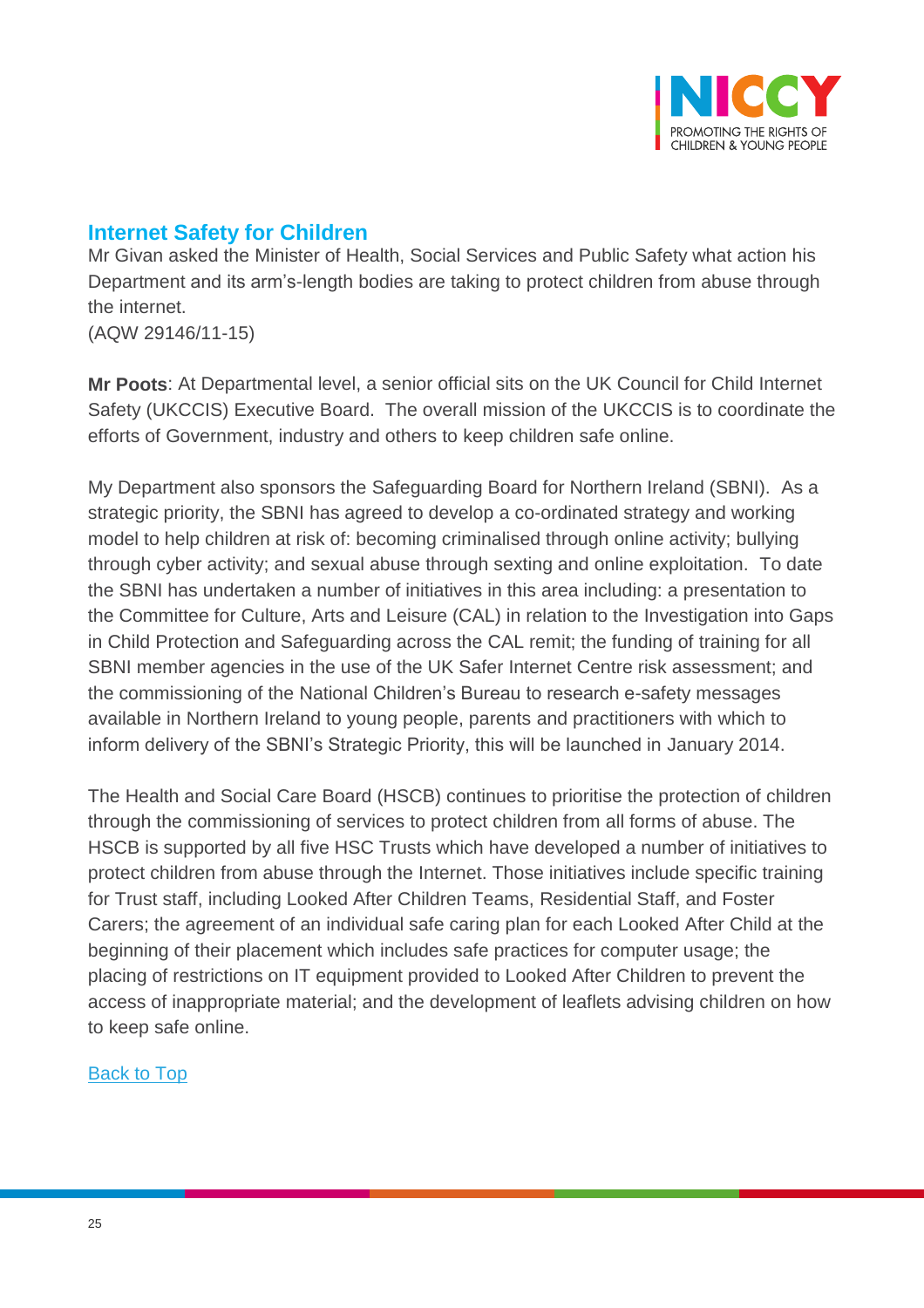

# <span id="page-25-0"></span>**Regional Day Opportunities Model for Adults with a Learning Disability Consultation**

Mrs McKevitt asked the Minister of Health, Social Services and Public Safety how he would finance the day care model referred to in the Regional Day Opportunities Model for Adults with a Learning Disability consultation. (AQW 29208/11-15)

**Mr Poots**: Once the Regional Day Opportunities Model is agreed and any recommended amendments are made, each of the five Health and Social Care Trusts will benchmark their current services against this regional model. It is fully recognised that, given demographic pressures on learning disability services and the improvements to services which the Model will require, there will be an additional need for both revenue and capital. The vision set out in the Bamford Review and confirmed in Transforming Your Care is to enable people with Learning Disabilities to lead full and meaningful lives in their own communities.

The Model recommends that future services should be delivered on a joint crossdepartmental and inter-agency basis, recognising that day opportunities are not solely a responsibility of Health and Social Care. Consequently, as with the general response to Bamford, some of the costs in making a reality of the Model will be shared with other Government Departments who may also bid for further resources.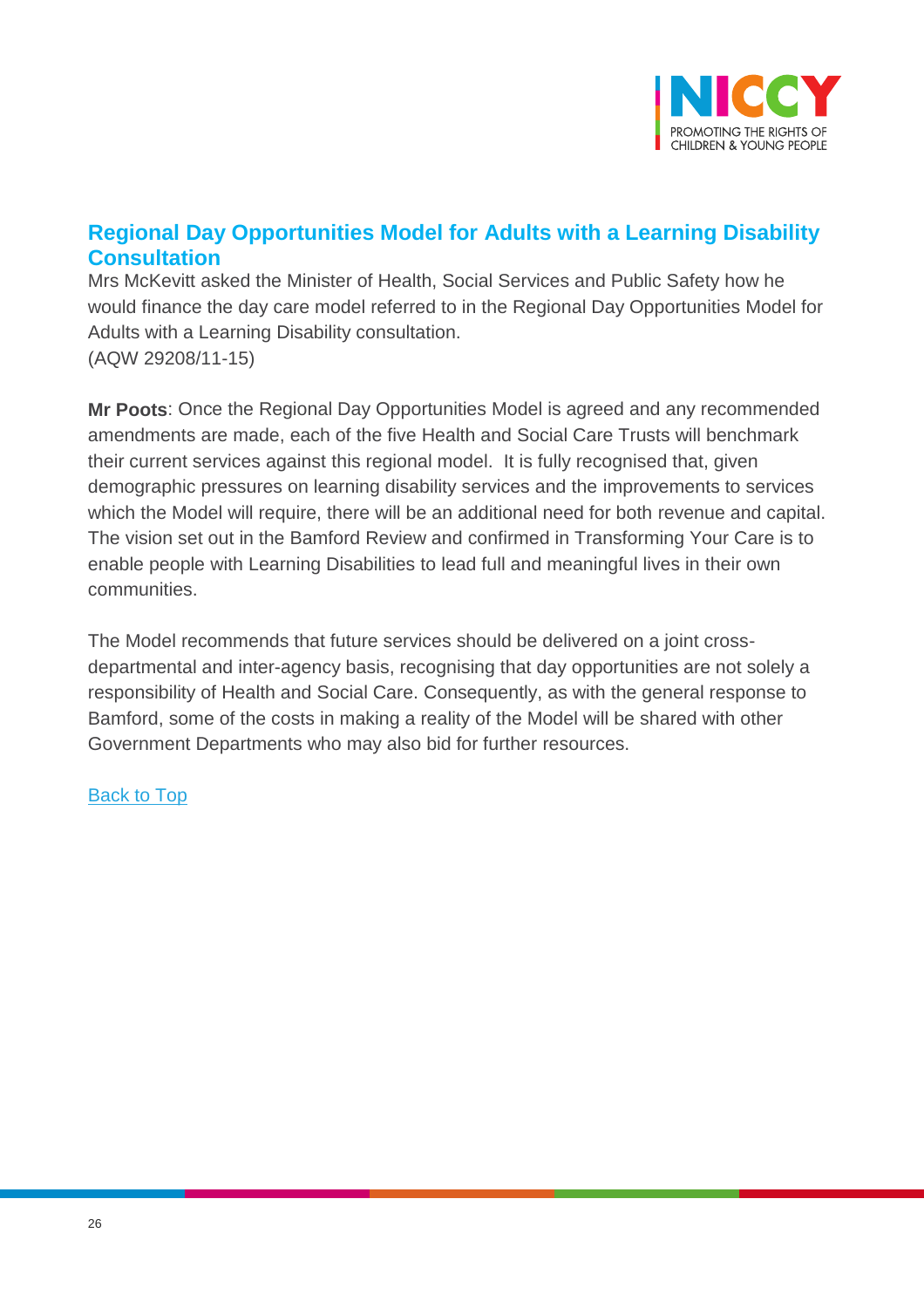

# <span id="page-26-0"></span>**Female Genital Mutilation**

Mr Copeland asked the Minister of Health, Social Services and Public Safety whether his Department is aware of any cases of female genital mutilation; and whether victims have been treated in hospital. (AQW 29213/11-15)

**Mr Poots**: Information on cases of Female Genital Mutilation is not currently collected by my Department or the Health and Social Care Board. The Northern Ireland Maternity System is currently undergoing an update and information on women presenting to maternity services who have undergone Female Genital Mutilation will be collected in future.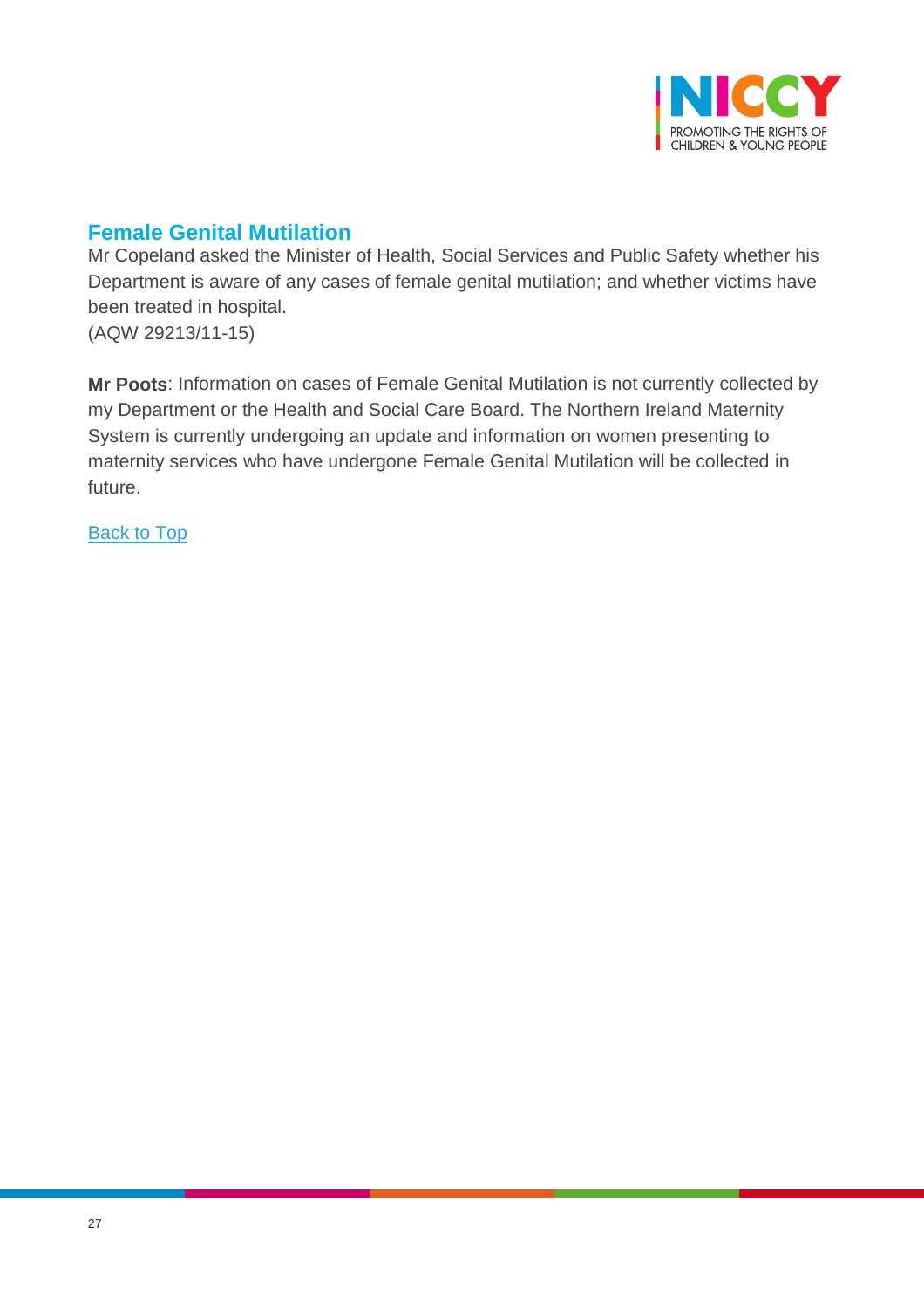

# <span id="page-27-0"></span>**People Diagnosed with Autism in North Antrim**

Mr Storey asked the Minister of Health, Social Services and Public Safety what resources have been invested to support people diagnosed with autism and their families in the North Antrim constituency, in each of the last three years; and to outline his Department's policies for assisting these families and the charities that support them. (AQW 29253/11-15)

**Mr Poots**: The information is not available for the North Antrim constituency; however investment in autism specific services in the NHSCT is outlined in the table below:

| Year | Children's services (£) | Adult services (£) |
|------|-------------------------|--------------------|
| 2011 | 294,866                 |                    |
| 2012 | 340,977                 | 139,857            |
| 2013 | 340,977                 | 170,357            |

Given that autism is a spectrum disorder, support services for individuals and their families are based on assessed need. In addition to the health and social care services available to the local population, the Northern HSC Trust provide both Children's and Adult's ASD services which operates across the entire Trust area. These are multidisciplinary autism teams which are made up from a number of different professions. Additional support is available to the teams through education and voluntary sector providers in accordance with an individual's needs.

#### [Back to Top](#page-0-0)

### <span id="page-27-1"></span>**Mental Health Issues**

Mr Hazzard asked the Minister of Health, Social Services and Public Safety what measures he has taken to address the stigma surrounding mental health issues. (AQW 29308/11-15)

**Mr Poots**: In October 2011, I launched the Public Health Agency's "Under the Surface" public information campaign which aimed to de-stigmatise mental illness and raise awareness of the early warning signs and symptoms. The Agency has just launched a new campaign which continues the emphasis on encouraging people to discuss their feelings, builds on the previous approach to stigma reduction, and focuses on recovery.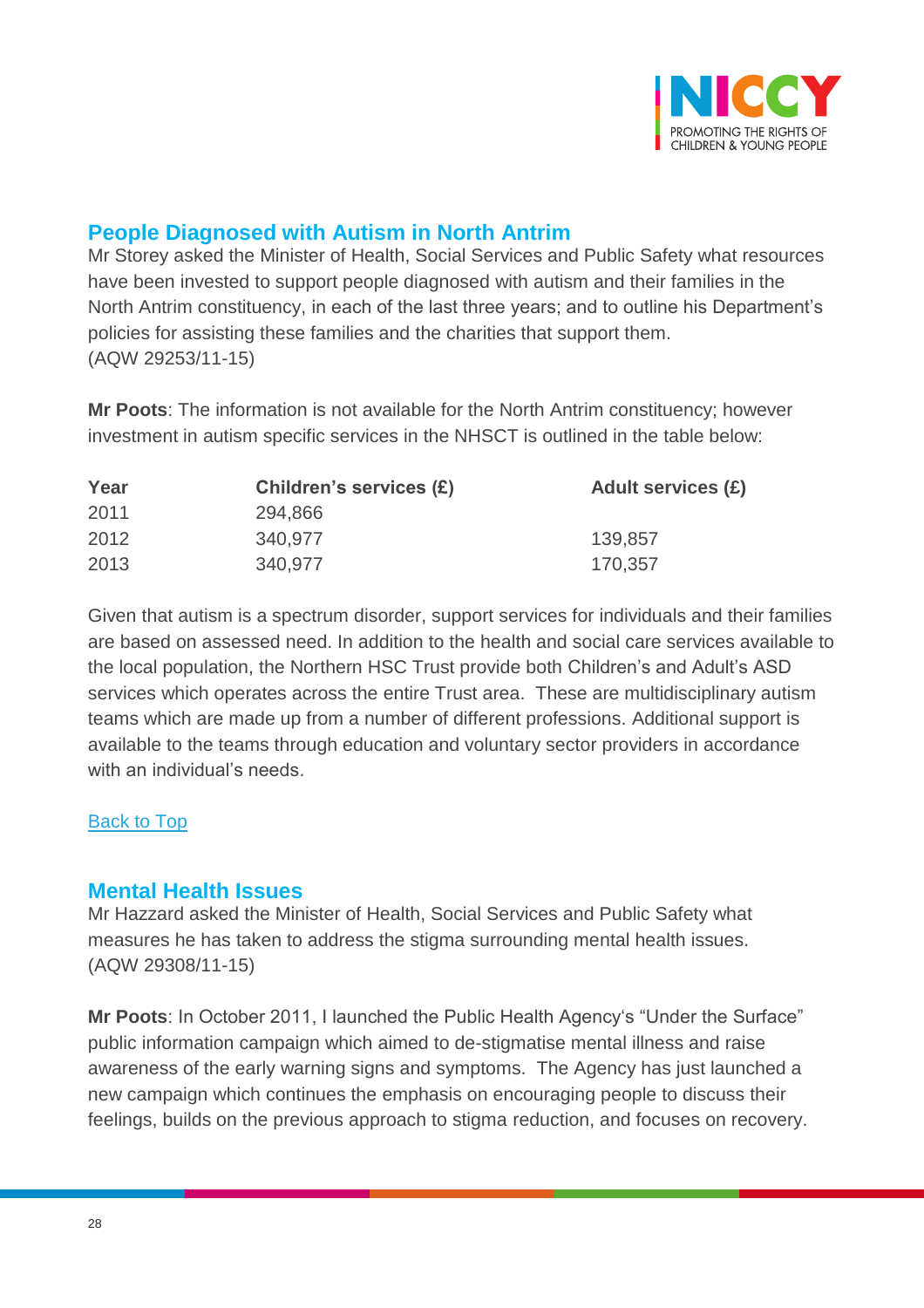

Other action taken forward by the Public Health Agency to improve awareness of mental health issues, reduce stigma associated with mental illness, and encourage help-seeking behaviour includes: local seminars and educational workshops; mental health awareness training; the hosting of websites providing advice and information; and work with the media to encourage more positive reporting on the issue. The reduction of stigma associated with mental illness will be a priority in the new Suicide Prevention and Positive Mental Health Strategy currently being developed.

My Department is also continuing work on the draft Mental Capacity Bill. The approach of the Bill means that mental capacity and mental health legislation will, for the first time in any jurisdiction, be encompassed into a single piece of legislation. This will reduce the stigma associated with separate mental health legislation which was a key recommendation of the Bamford Review. It remains my intention that the Bill will be enacted within the current mandate of the Assembly.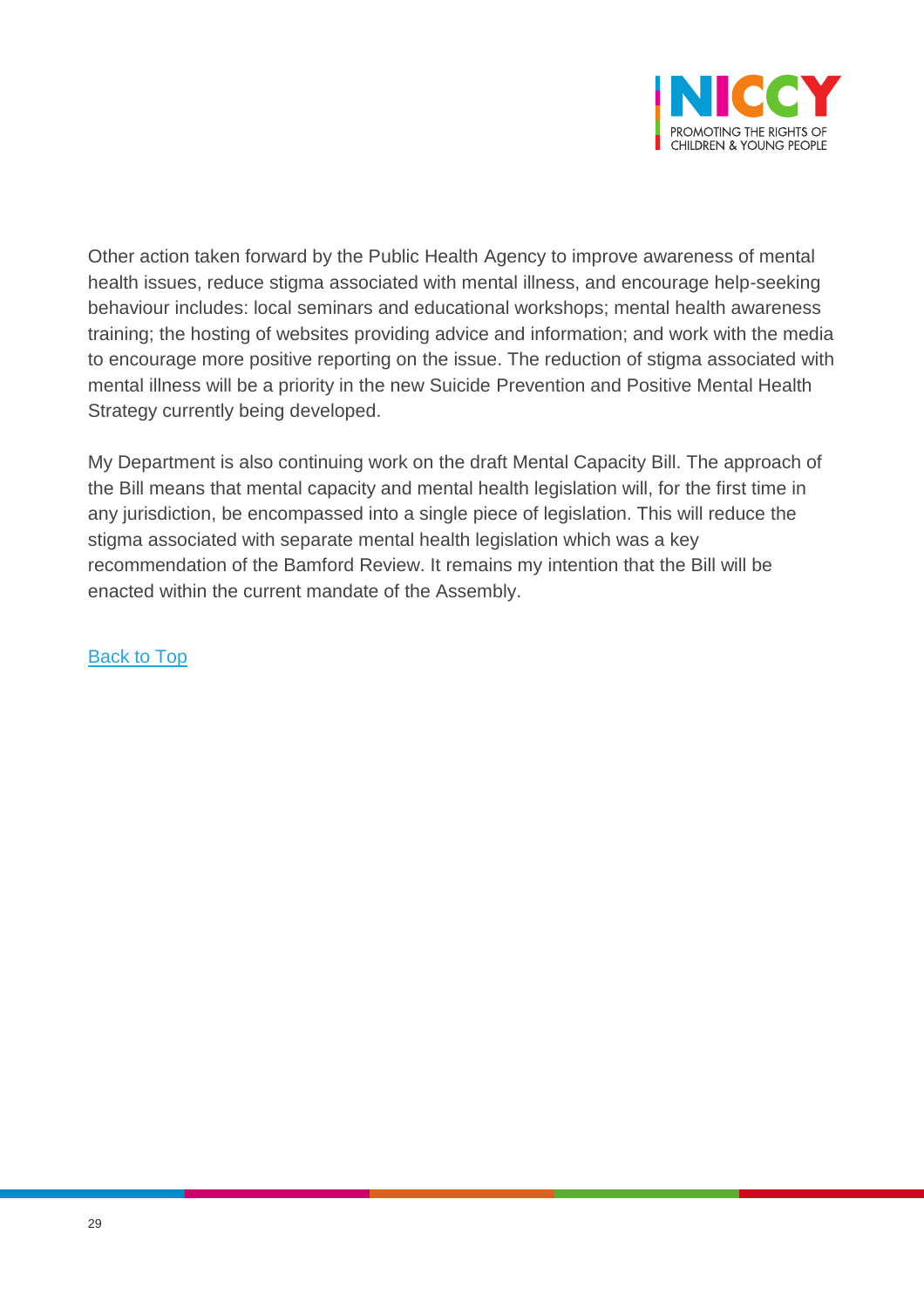

### <span id="page-29-0"></span>**Mental Health Services for Young People**

Mr Hazzard asked the Minister of Health, Social Services and Public Safety what mental health services exist for young people; and specifically in the South Down area. (AQW 29309/11-15

**Mr Poots**: Child and Adolescent Mental Health Services (CAMHS) in Northern Ireland are provided through a stepped care model, based on the clinical needs of the individual. CAMHS for the northern part of the South Down constituency area are provided by the Belfast Health and Social Care Trust, on behalf of the South Eastern Health and Social Care Trust from a local community based team in the Lagan Valley Hospital site. This team also provides outreach to Downpatrick. CAMHS for the southern part of the South Down constituency area are provided by the Southern Trust in local community based teams in Newry and Portadown. CAMHS consist of multidisciplinary teams that specialise in the assessment and intervention for under 18s with mental health needs and their families/carers.

<span id="page-29-1"></span>Services for children and young people presenting in crisis, and requiring urgent assessment and intervention, are provided by Crisis Assessment Teams which are available 7 days per week. Inpatient care for young people, when required, is provided in Beechcroft, the Regional Child and Adolescent Inpatient Mental Health Unit in Belfast.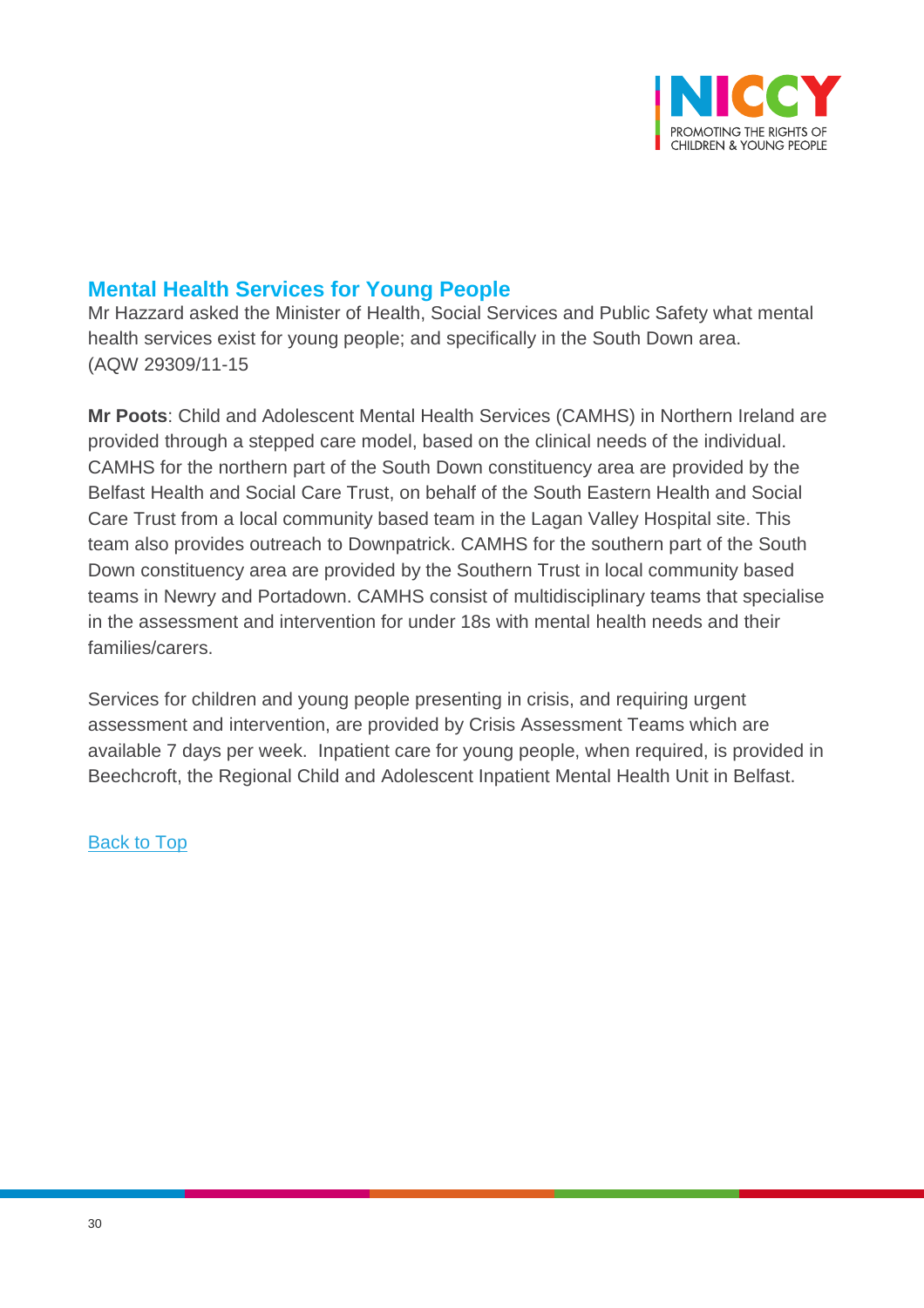

# **Social Services Safeguarding Team**

Mr Swann asked the Minister of Health, Social Services and Public Safety, pursuant to AQW 28643/11-15, how many children have been referred to the social services safeguarding team in each of the last three years. (AQW 29396/11-15)

**Mr Poots**: All Health and Social Care (HSC) Trusts have a Gateway Service that receive all new referrals regarding children and young people in need, including children where there are safeguarding concerns.

In general, although there are some variations between the HSC Trusts, the HSC Trusts do not have dedicated social services children's safeguarding teams. Those children referred to social services who are deemed to require an ongoing service following initial assessment will be referred to appropriate Family Intervention/Support teams.

The table below contains the number of children referred to social services (Gateway Teams) in each of the last three years.

### **Table 1: The number of children referred to Social Services (2010/11 – 2012/13) Year Children Referred to Social Services<sup>1</sup>**

| 2010/11                             | 26,725 |  |
|-------------------------------------|--------|--|
| 2011/12                             | 28,496 |  |
| 2012/13                             | 29,508 |  |
| Source: 1. Children Order Return N1 |        |  |

This information is available in 'Children's Social Care Statistics for Northern Ireland 2012/13' which can be found on the Department's website at the following link: <http://www.dhsspsni.gov.uk/index/> stats\_research/stats-cib/statistics\_and\_research-cibpub/children\_statistics/stats-cib-children\_order.htm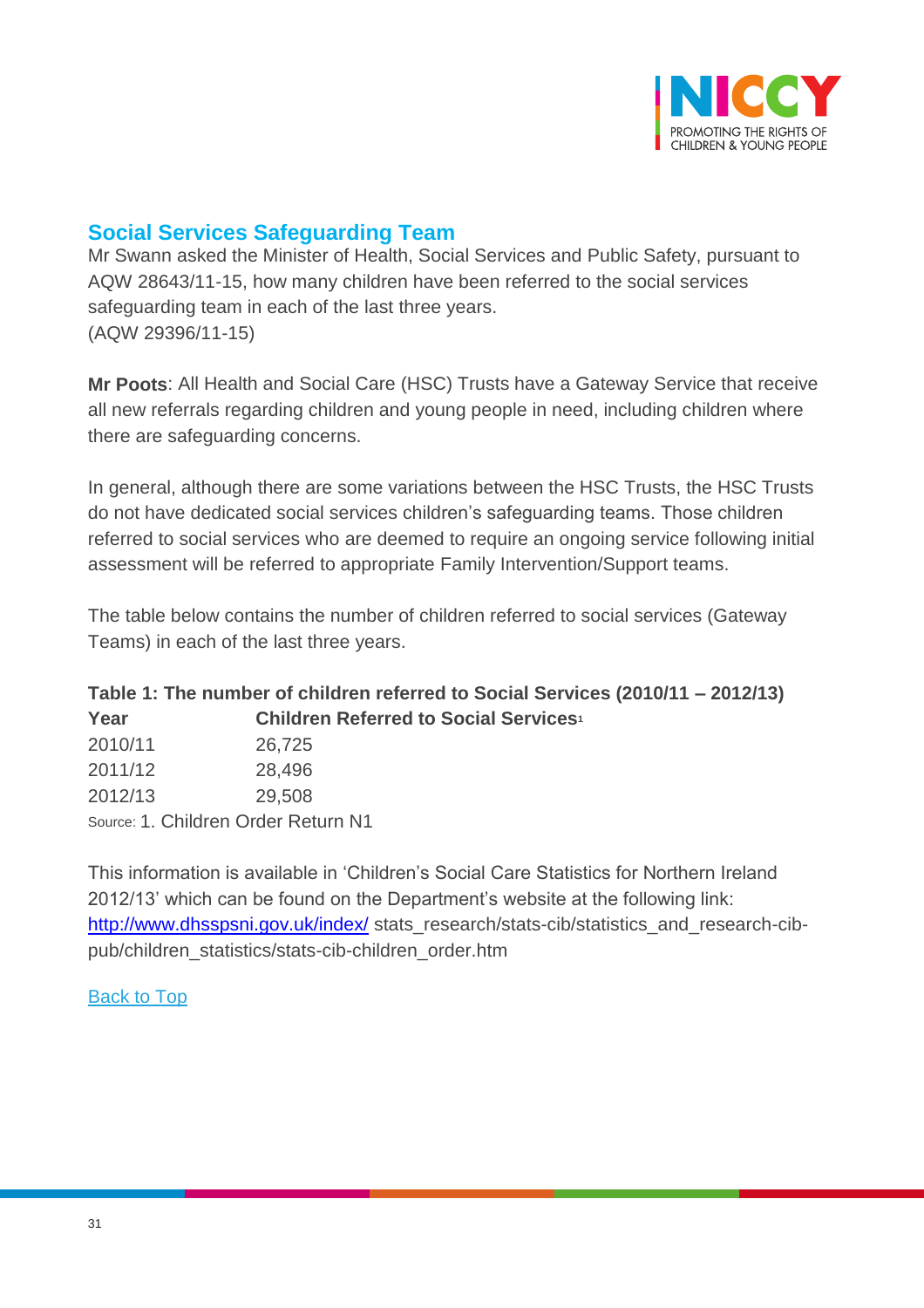

# <span id="page-31-0"></span>**Northern Ireland Children and Young People's Plan 2011-14**

Mr Agnew asked the Minister of Health, Social Services and Public Safety to detail the points in legislation where young people are defined, for the purposes of the work of the Children's and Young People's strategic partnership, as outlined in The NI Children and Young People's Plan 2011-14, Appendix 2, Section 2.2. (AQW 29502/11-15)

**Mr Poots**: The legislative mandate for the Children's and Young People's Strategic Partnership (CYPSP) is the statutory duty placed on the Health and Social Care Board (HSCB) under The Children (Northern Ireland) Order 1995 (the 1995 Order) as amended by The Children (1995 Order) (Amendment) (Children's Services Planning) Order (Northern Ireland) 1998 (the 1998 Order). Under the 1995 Order, the HSCB is required to: annually review services provided to children and families under Articles 18, 21, 23, 27, 35 and 36 of the 1995 Order; and, taking account of the annual review and any review conducted under Article 20 (which relates to childminding and day care services), prepare a Children's Services Plan.

In constructing the Plan, the 1995 Order requires the HSCB to consult with a range of agencies, named in paragraph 3 of Schedule 2. Article 2 of the 1995 Order, defines a child as a person under the age of 18. The 1995 Order (by way of amendment by The Children (Leaving Care) Act (Northern Ireland) 2002) also makes provision for advice, assistance and support to be provided to former looked after children and young people up to the age of 21.

In addition, Articles 35, 35A, 35B, 35C and 35D of the 1995 Order also enables a young person to receive assistance in respect of employment, education or training until age 24 in specified circumstances.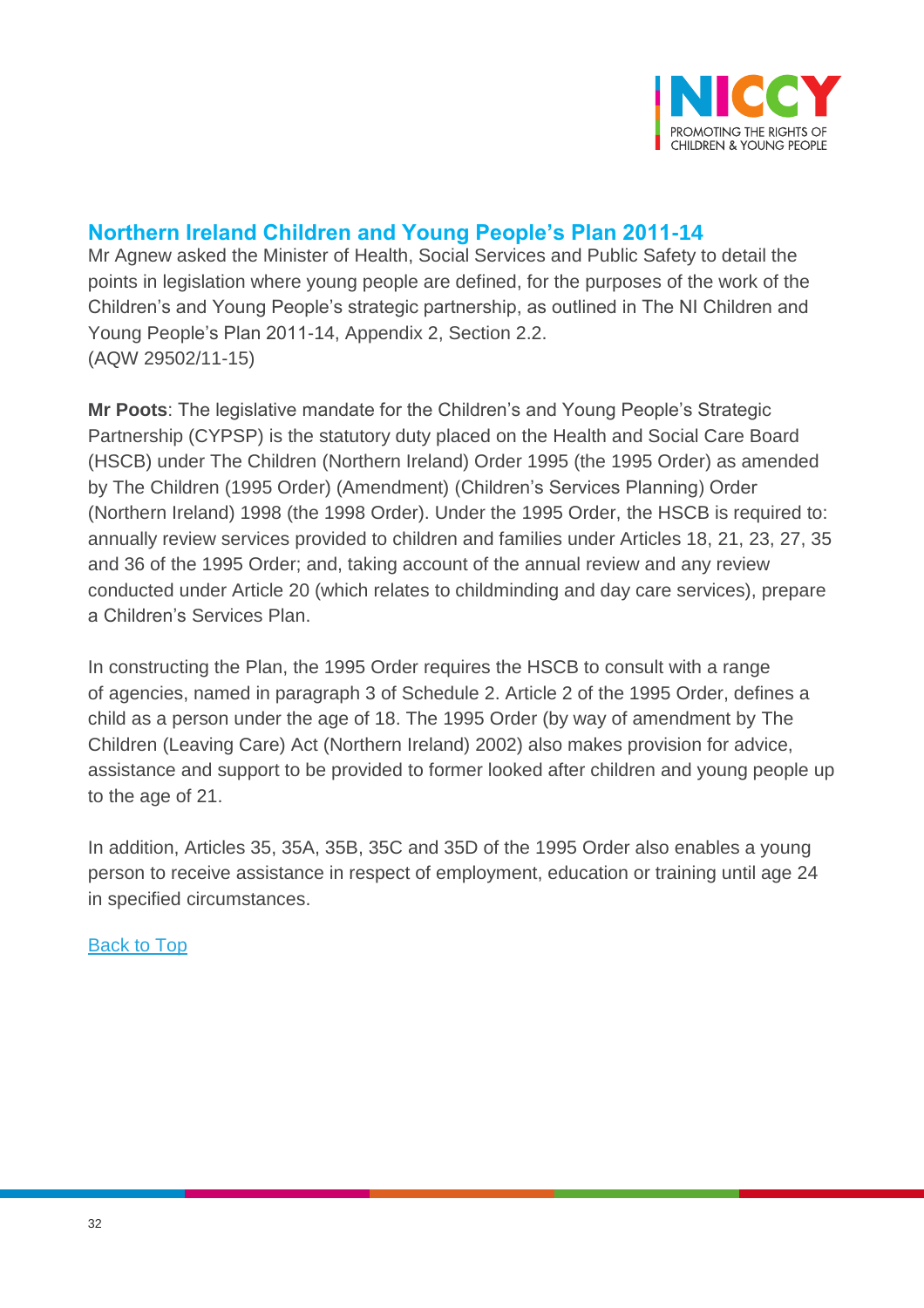

### <span id="page-32-0"></span>**Research into Prostitution**

Lord Morrow asked the Minister of Justice, pursuant to AQW 28048/11-15, when he intends to commission research into prostitution, including the estimated commencement and conclusion dates; and when he will publish the Terms of Reference. (AQW 29033/11-15)

**Mr Ford**: I refer the Member to the reply I gave him on 27 November 2013 (AQW/28153/11-15). The terms of reference will be shared with the Justice Committee in early January. It is anticipated that the contract for completion of the research will have concluded by autumn 2014.

[Back to Top](#page-0-0)

### <span id="page-32-1"></span>**Female Genital Mutilation**

Mr Copeland asked the Minister of Justice for his assessment of the scale of the problem of female genital mutilation. (AQW 29215/11-15)

**Mr Ford**: There have been no convictions for offences under the Female Genital Mutilation Act 2003 for the period for which data is available (from commencement to 2009). The Department of Justice does not hold any other data on which to base an assessment.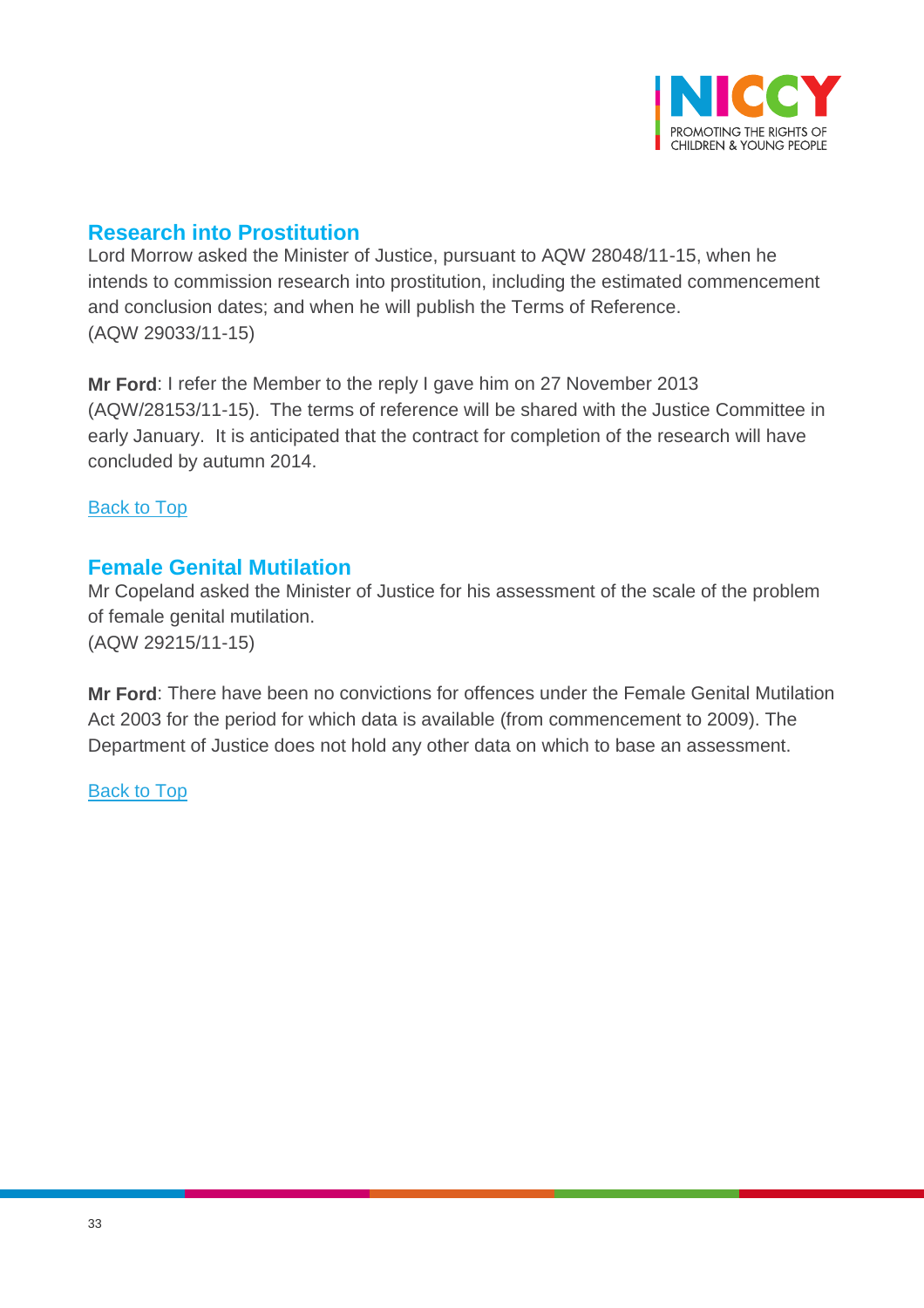

# <span id="page-33-0"></span>**Child and Family Law Proceedings**

Mr Brady asked the Minister of Justice what actions his Department has taken to establish a more efficient and financially viable system for child and family law proceedings. (AQW 29304/11-15)

**Mr Ford**: Further to a recommendation by the Access to Justice Review for a fundamental review of family justice, my Department, together with the Department of Health, Social Services and Public Safety, undertook work scoping a review of the operation of the family justice system. That exercise has been completed and the Minister for Health, Social Services and Public Safety and I have agreed to begin to address the issues found to be impacting on the operation of the system by adopting a staged approach to reform. The initial stage will include:

- the development of proposals for a pilot to minimise unnecessary delay in care proceedings;
- the development of a cross-departmental strategic approach to alternative dispute resolution services for families; and
- consideration of options for dealing with breaches of contact orders.

This initial stage will inform consideration of the need to take forward legislative reform in the future.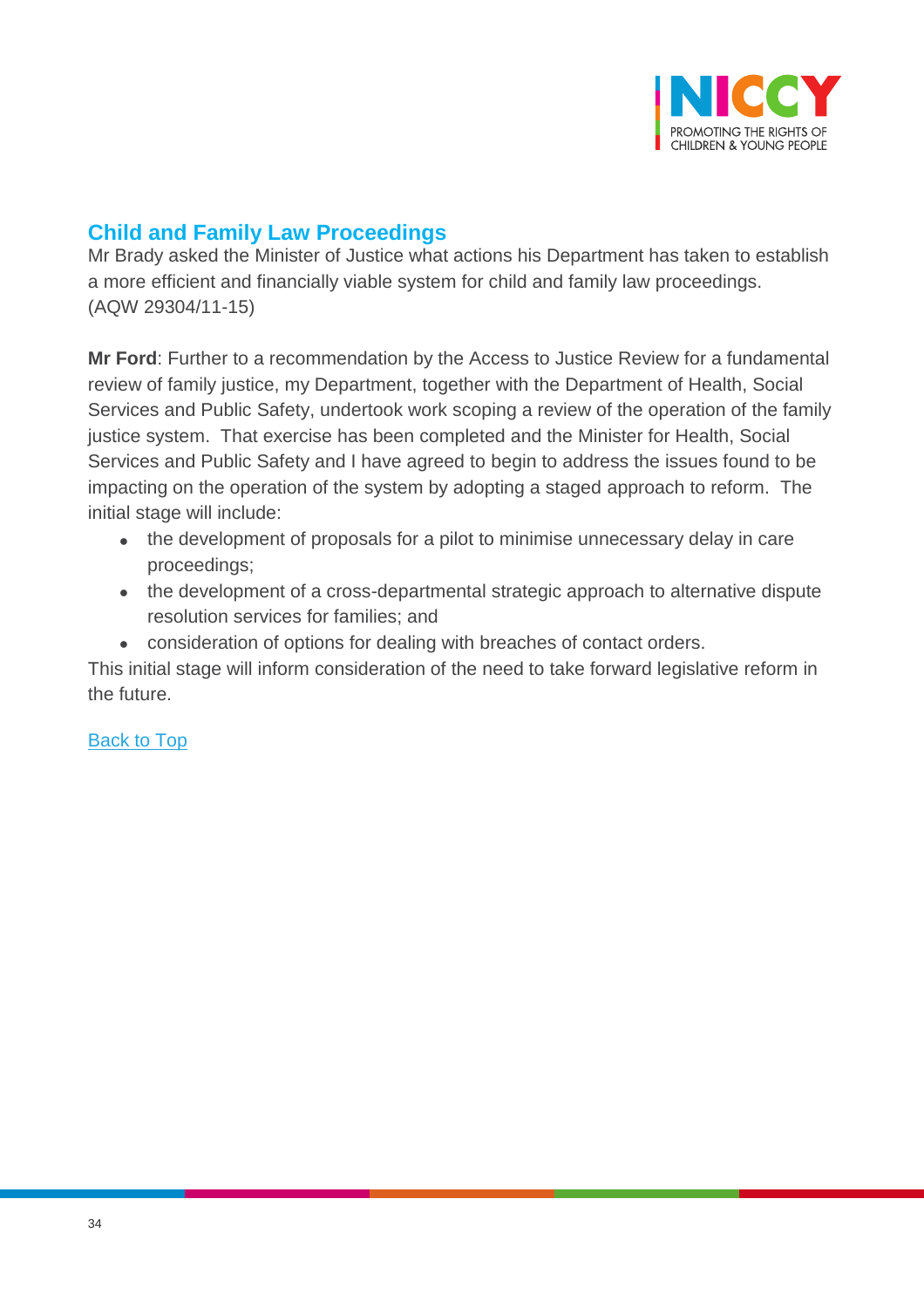

# <span id="page-34-0"></span>**All Party Group on Human Trafficking**

Lord Morrow asked the Minister of Justice, pursuant to AQW 29220/11-15, whether he will reconsider the decision to refuse to disclose the nationalities and average age, as the corresponding information for the 2012/13 year was made readily available to the All Party Group on Human Trafficking in September 2013. (AQW 29452/11-15)

**Mr Ford**: My Department has previously provided information on potential victims of human trafficking who have been referred to the National Referral Mechanism. This information relates to the potential victims' countries of origin, a breakdown between minors and adults and, where available, exploitation type.

Specific information about those who have been confirmed as victims of human trafficking, however, is not shared in order to protect their identities. This is in line with the Data Protection Act 1998, which precludes the disclosure of information that could lead to the identification of an individual. Having taken advice from the UKHTC, however, I can now advise that the average age of the confirmed victims since 1 April 2013, who are minors, is 16. I hold by my decision not to disclose information on nationality.